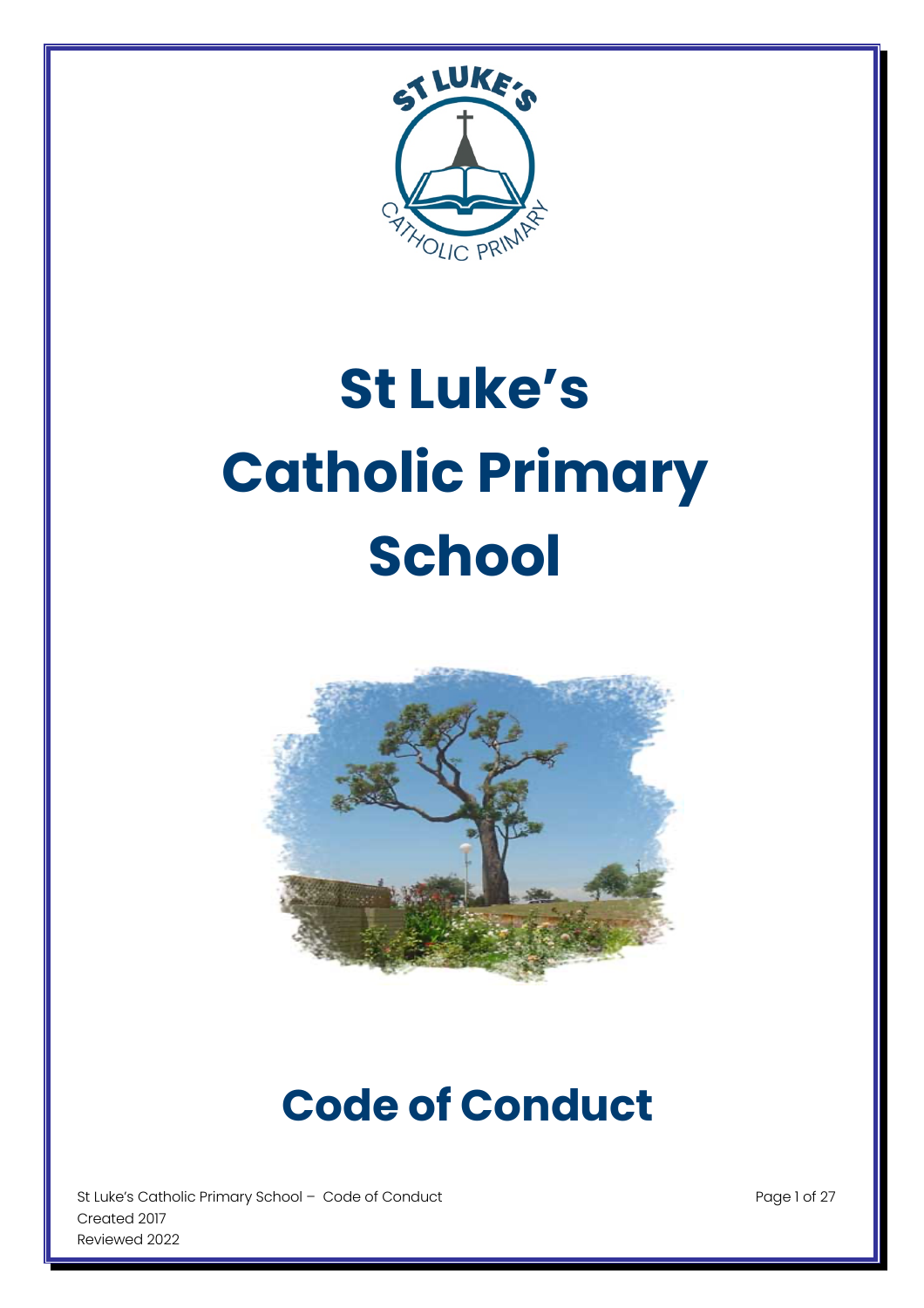# **St Luke's Catholic Primary School Code of Conduct**

#### **Purpose**

The purpose of the Code of Conduct is to describe minimum standards of conduct in all behaviour and decision making to ensure the safety and well-being of students.

#### **Application**

The Code applies to staff, students, volunteers, parents and guardians as applicable. The term 'parents' includes guardians.

#### **Introduction**

You acknowledge the inherent vulnerability of the students in your care.

You recognise that the safety and well-being of students depends upon your vigilance and diligence and the vigilance and diligence of all adults.

The Code does not give you detailed professional advice on specific behaviour. Rather, it describes the minimum requirements expected of you.

The Guidelines are illustrative and not an exhaustive list of the behaviours covered by the Code.

If your behaviour varies from the standards described in this Code and Guidelines, you should be prepared to explain and justify your decisions and actions.

While mandatory language such as 'must', 'shall' and 'will' is not used throughout the Code, there is a presumption the conduct described is mandatory and therefore not discretionary.

The Principal expects you to conduct yourself personally and professionally in a way that maintains public trust and confidence in your school and the Church.

You have a responsibility to students and their family, other members of the school community and the wider community to provide and support safe and competent education and care of students.

You will do your best to support other members of the school community to comply with the Code.

In cases of conflict between parts of the Code, between the Code and other school policies, or in any decision making choices, you give priority to the outcome that will be in the best interests of the safety and well-being of the child.

#### **Breaches**

Breaches of the Code must be notified to the Principal and it is a breach of the Code not to do so.

A breach of the Code may constitute a failure to follow a lawful direction from the Principal and therefore the Principal will have the discretion as to what action to take, which may include counselling, professional development or sanctions under any agreement between you and the Principal. If you are a parent, volunteer or visitor, the Principal may take such action as is appropriate in your circumstances to maintain the safety and wellbeing of students.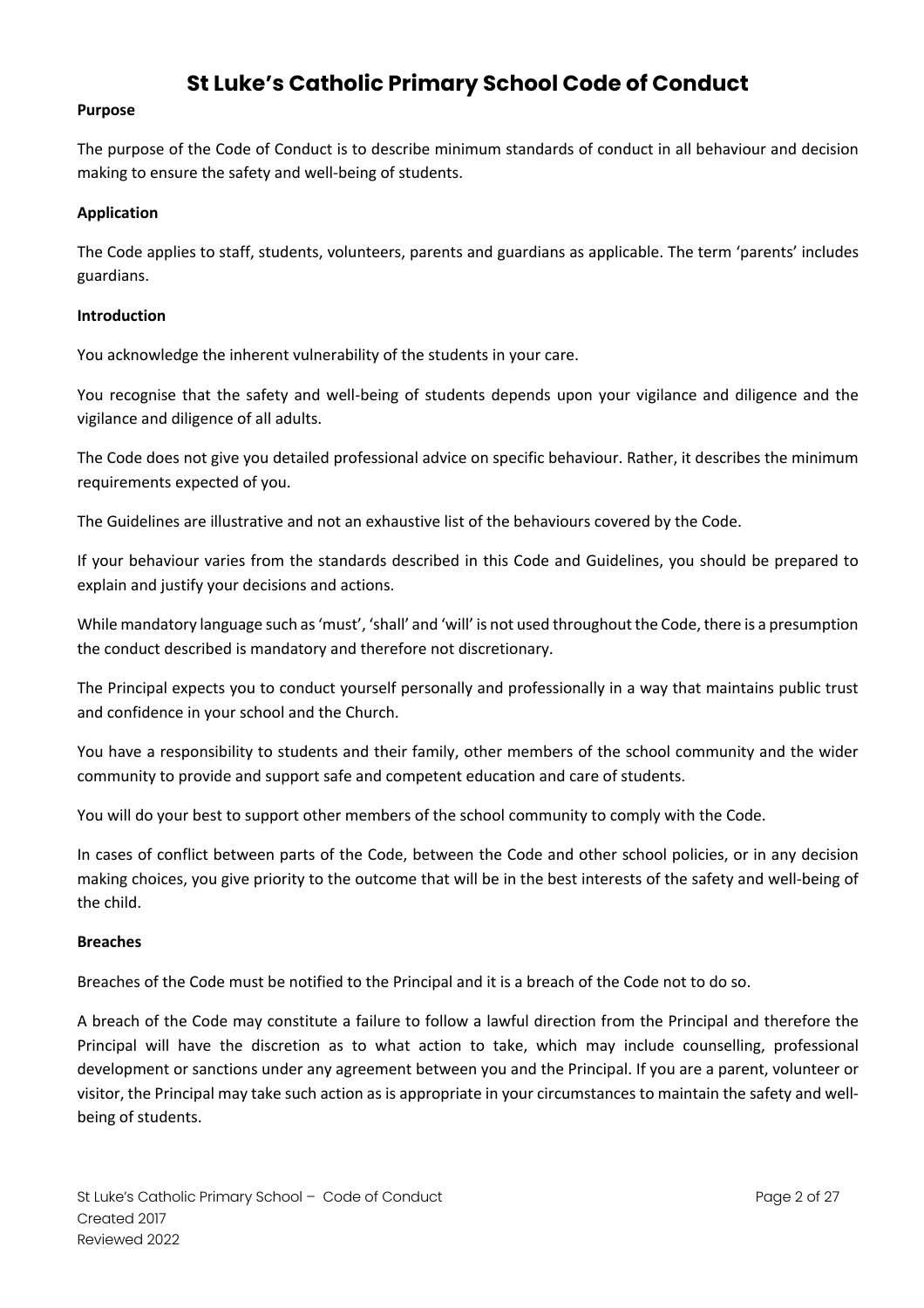The Principal must notify the appropriate authorities of any breach of the Code that was grooming behaviour: ie. deliberately undertaken with the aim of befriending and establishing an emotional connection with a student, to lower the student's inhibitions in preparation for engaging in sexual activity with the student. Examples include:

- developing relationships that could be seen as favouritism (for example, the offering of gifts or special treatment for specific students)
- being alone with a student in circumstances where you are unseen or unlikely to be randomly interrupted
- initiating unnecessary physical contact with students or doing things of a personal nature that a student can do for themselves, such as toileting or changing clothes
- engaging in personal disclosures (including personal contact details), or exchanges containing sexual content with or in the presence of a student
- organising contact with a student or their family outside of school without the Principal's knowledge and/or consent (e.g. tutoring, sport coaching).
- having any non-curriculum related online contact with a student (including via digital media) or their family
- using any personal digital media account to contact students or their family
- photographing or videoing a student without the consent of the parent
- being in the presence of a student whilst under the influence of alcohol or non-medically prescribed drugs or offering either to a student

The Principal must notify the appropriate authorities of any breach of the Code that was sexual abuse of a child: ie sexual behaviour in circumstances where:

- the student is the subject of bribery, coercion, a threat, exploitation or violence;
- the student has less power than another person involved in the behaviour; or
- there is a significant disparity in the developmental function or maturity of the child and another person involved in the behaviour.

**Principal Mrs Kerry Hewitson**

\_\_\_\_\_\_\_\_\_\_\_\_\_\_\_\_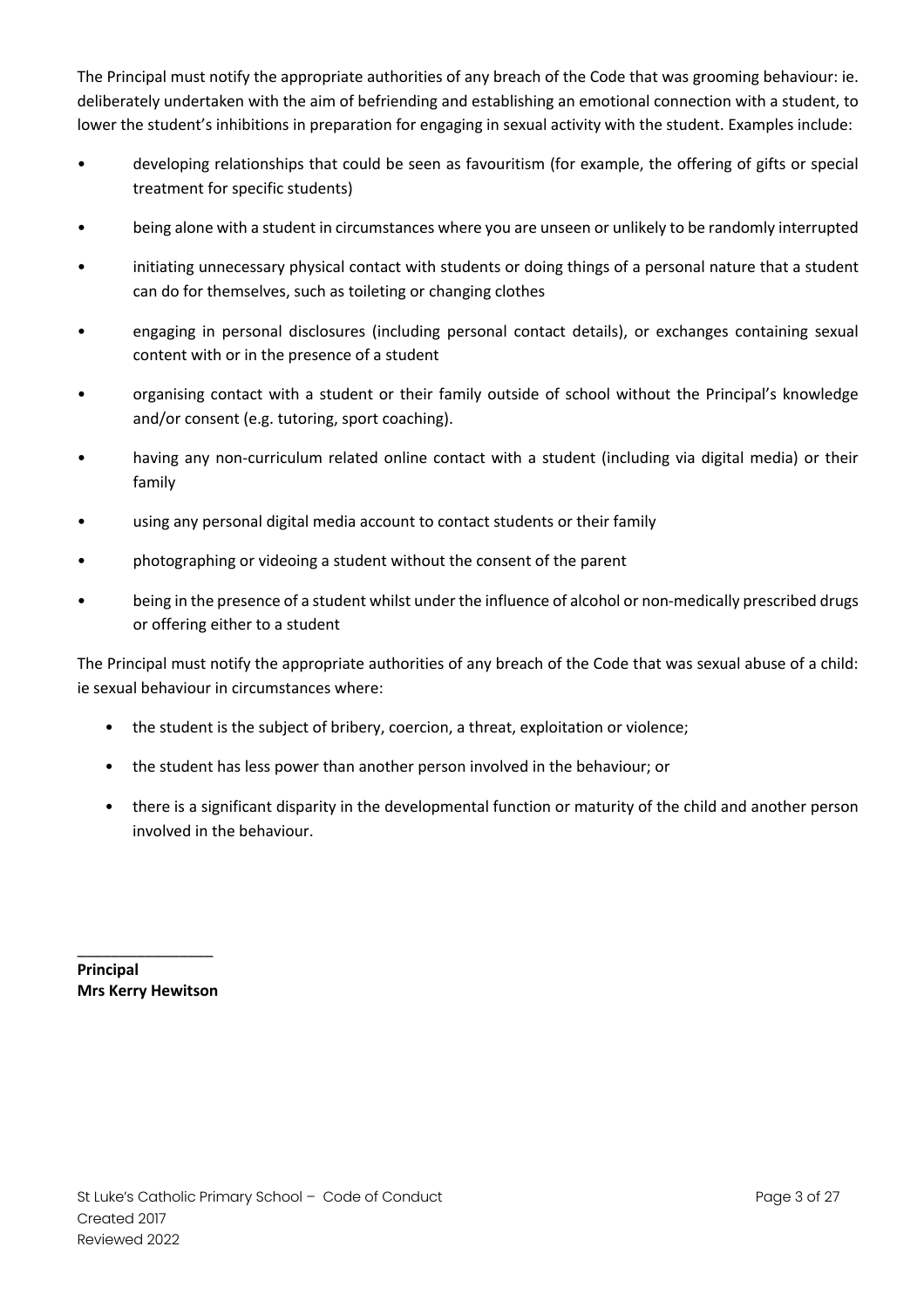1. You act safely and competently.

2. You give priority to students' safety and well-being in all your behaviour and decision making.

3. You act in accordance with the values of the Gospel as defined in the Code of Ethical Conduct.

4. You conduct yourself in accordance with laws, agreements, policies and standards relevant to your relationship with the school community.

5. You respect the dignity, culture, values and beliefs of each member of the school community.

6. You treat personal information about members of the school community as private and confidential.

7. You give impartial, honest and accurate information about the education, safety and well-being of students.

8. You support all members of the school community in making informed decisions about students.

9. You promote and preserve the trust and privilege inherent in your relationship with all members of the school community.

10. You maintain and build on the community's trust and confidence in Catholic schools and the Church.

11. You act reflectively and ethically.

12. You allow students to have a voice in their education, safety and well-being.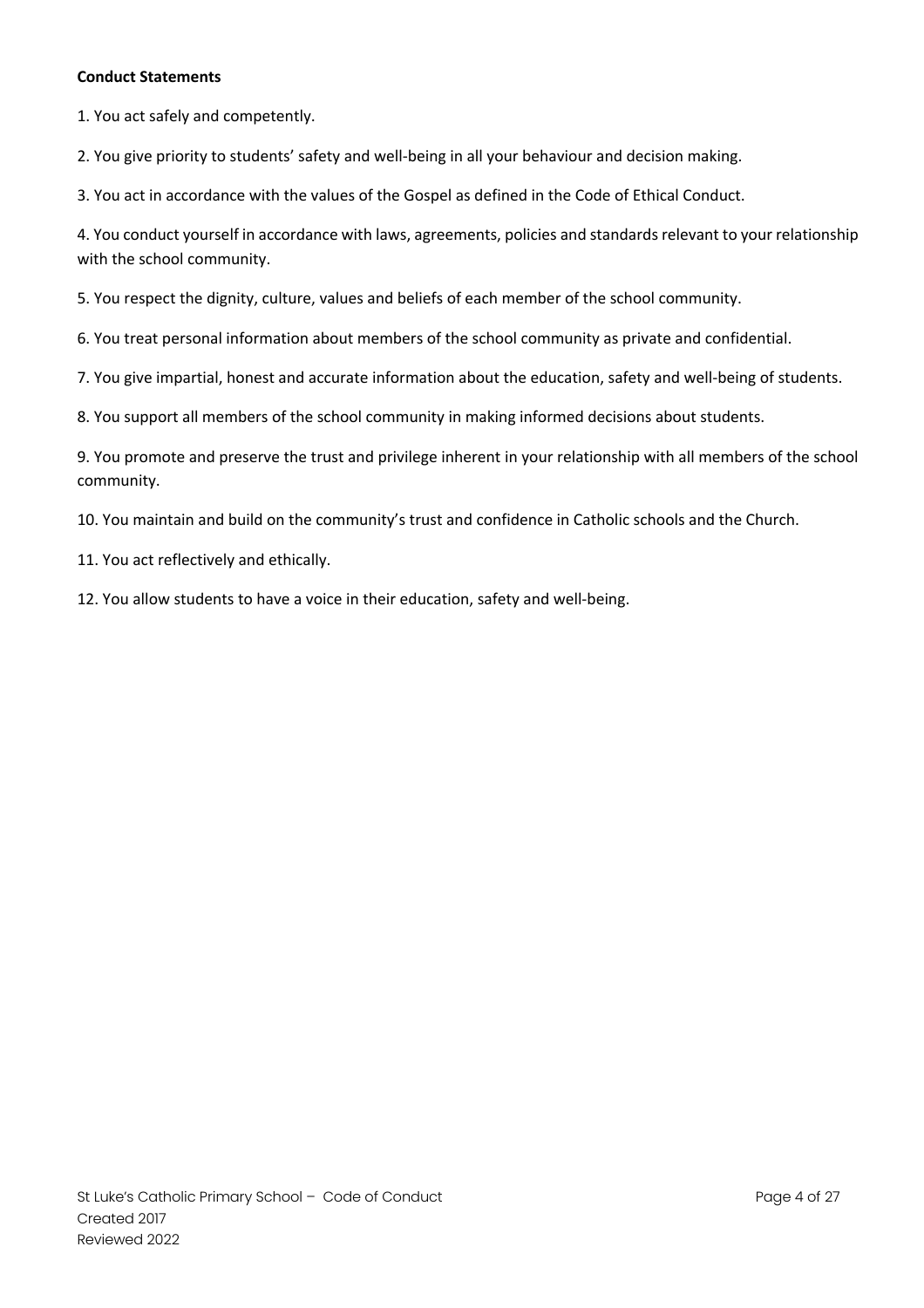# **You act safely and competently.**

#### **Guidelines**

1. You are expected to put the safety of students ahead of every other relevant but secondary consideration.

2. In doing so, you are expected to act within the scope of your expertise and role within the school community.

3. If the safety and well-being of a student requires skills and experience outside your core competency, you must refer the student to the appropriate expert.

4. You are personally responsible within the context of your position in the school community for the provision of safe and competent student education. It is your responsibility to maintain the competence necessary to fulfil your role. Maintenance of competence includes participation in ongoing professional development to maintain and improve knowledge, skills and attitudes relevant to your role in your school.

5. You recognise that the Principal, staff, parents and students assess your ability to act safety and competently based on your behaviour and decision making, and you do likewise in your assessment of them. You are responsible for conducting yourself in all things such that there is no speculation, doubt or ambiguity that you do so in the best interests of students. You must take reasonable steps to avoid situations where your decisions or behaviour could be interpreted as putting students at risk. You must also notify the Principal as soon as possible if you found yourself in such a position of ambiguity so that you can explain the circumstances.

6. You recognise each student's and their parents' right to receive accurate information; be protected against foreseeable risk of harm; and be involved in and informed about decisions in relation to their education.

7. You perform your role in the school within your professional or industry competency and according to school policies and any standards or codes applicable to your profession or industry.

8. You notify an appropriate person or the Principal of any information relevant to maintaining student safety and well-being, or any observation of questionable, unethical or unlawful behaviour, including breaches of this Code, and intervene to safeguard the student if the circumstances require it.

9. You ensure that any information you receive relevant to the safety and well-being of students is either acted upon by you in the best interests of the student if you are the relevant decision maker, or passed to the relevant decision maker for them to act.

10. You perform your work in a safe and competent manner that is not compromised by personal health limitations, including the use of alcohol or other substances that may alter your capacity to act safely. If your health threatens your ability to work safely and competently, you have a responsibility to seek assistance to address your health needs. This may include making a confidential report to an appropriate authority.

11. You perform duties in partnership with parents and school staff and in accordance with the standards of your profession or industry (e.g. Teachers Registration Board).

12. You perform duties in accordance with wider standards relating to safety and quality in education and student care and responsibility for a safe school, such as those relating to occupational health and safety,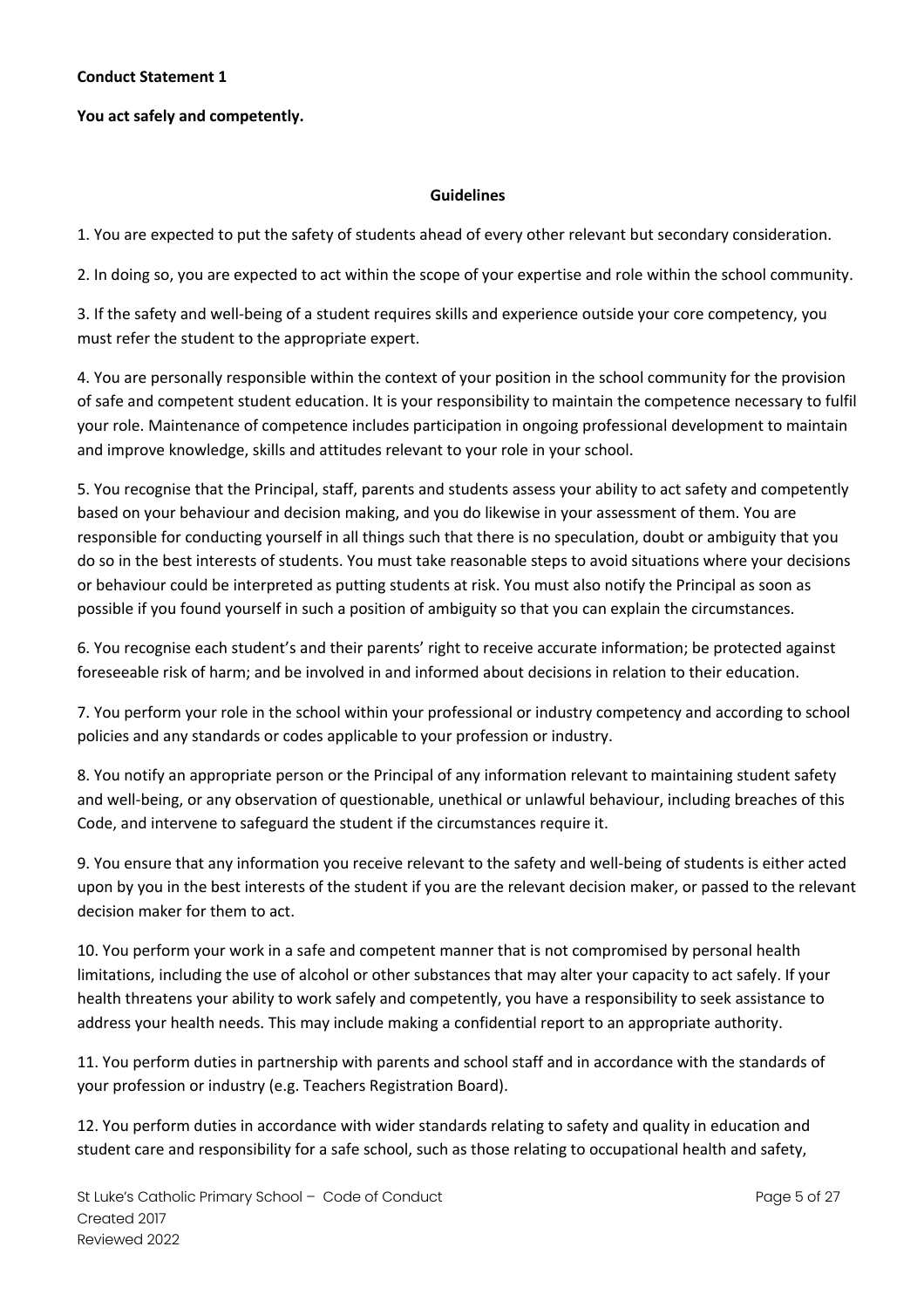mandatory and critical incident reporting, and participation in incident analysis and formal open disclosure procedures.

13. You make decisions about students based on their age, ability, and in the best interests of the student's sense of security, and physical, social, emotional and mental safety.

14. You seek advice, assistance and second opinions from experts and Principal as necessary.

# **Specific Behaviours: Staff**

- Staff members are responsible to maintain the competence necessary to fulfil their role in the classroom and within the school community.
- Staff members must take reasonable steps to avoid situations where your decisions or behaviour could be interpreted as putting students at risk. (being alone with a single student in a closed room without reasonable chance of being interrupted).
- Actively avoid situations which could be regarded as private or personal between the teacher and student.
- Where practical, ensure that there is written consent in advance of one-to-one meetings with a student. It may be that some meetings are impromptu or part of the flow of teaching. In that case, give consideration to time, place and circumstance, as described above.
- One-to-one meetings with students are preferably held during normal school hours, although it is recognised that there are some occasions this is not the case. If you are meeting after hours, it is more important that you are in an open and visible location. Sitting down in an open classroom with a student, or in a library, after hours is sometimes the only or best chance to achieve some educational goals with some students. Meeting up with a student in a coffee shop or other social setting, without a valid context and without appropriate school/parent permissions in advance, would not be acceptable.
- Treat students fairly, without treating any students as 'favourites'.
- Use only employer-authorised means of communicating with students, including authorised IT systems, not personal email or private messages on websites.
- Keep good records of meetings with students, including the reasons for the meetings and records of which senior staff member authorised them or were made aware of them.
- Keep the content of meetings with students professional.
- Where possible students should not visit the uniform shop unaccompanied. Under no circumstances should a student use the change area without a third person in attendance.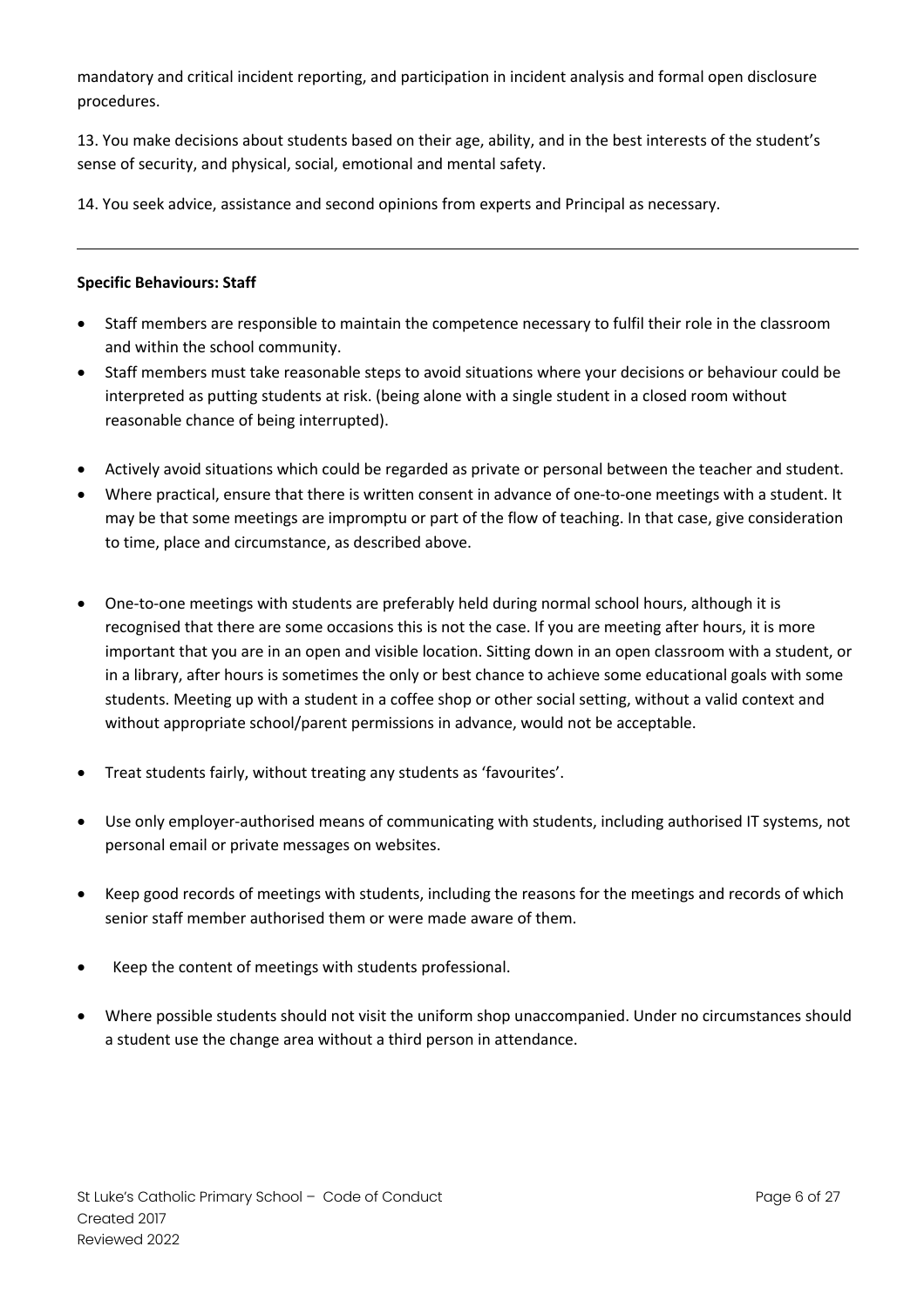# **Specific Behaviours: Parents**

# **Specific Behaviours: Students**

• Where possible students should not visit the uniform shop unaccompanied. Under no circumstances should a student use the change area without a third person in attendance.

**Specific Behaviours: Volunteers**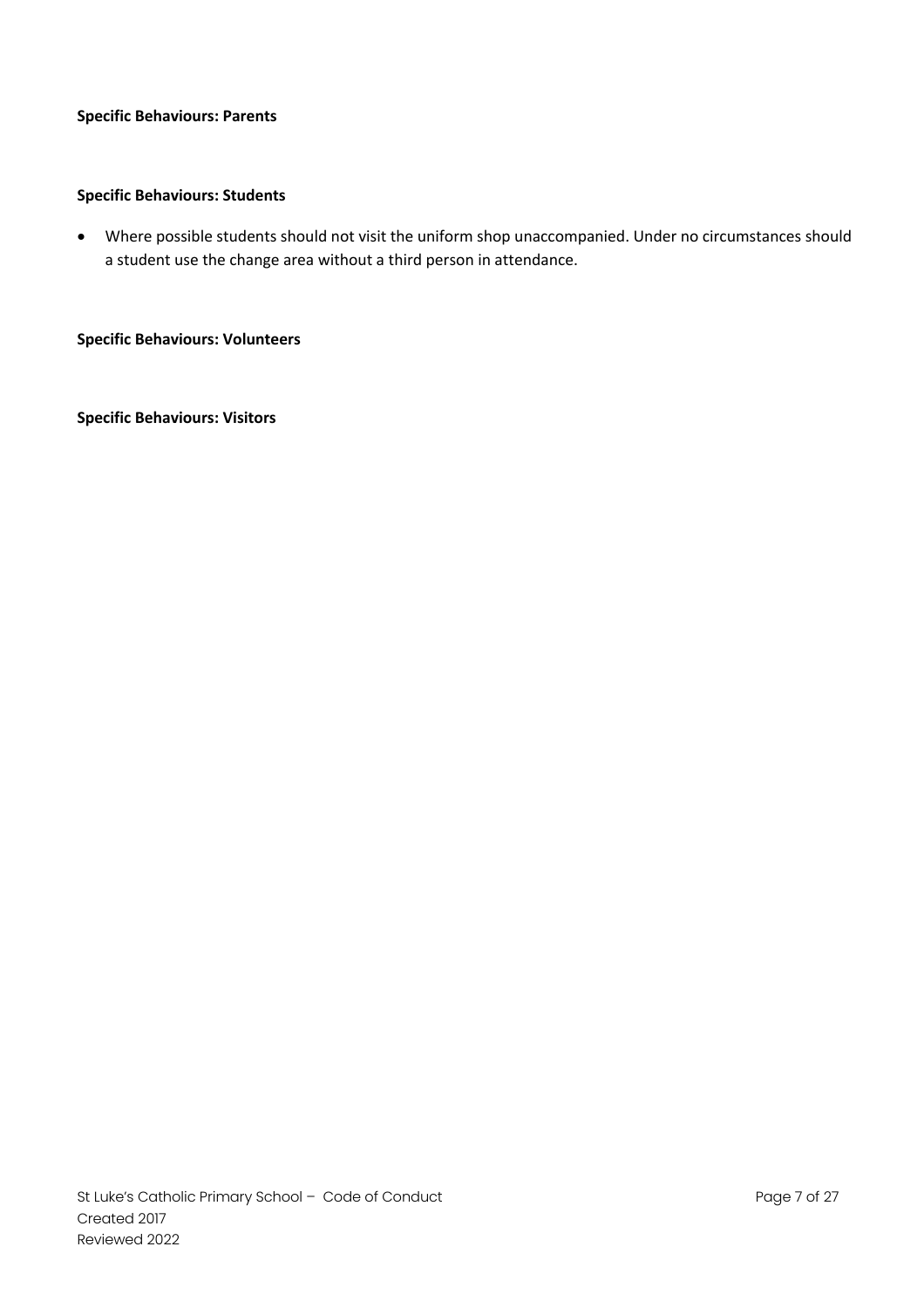# **You give priority to students' safety and well-being in all your behaviour and decision making.**

#### **Guidelines**

1. You accept that you and all adults have individual and joint responsibility for the safety and well-being of students.

2. You ensure the safety and well-being of students are the primary focus of your actions and decisions and take precedence over any other considerations including the reputation of the school and your own needs.

3. You support the safety, health and well-being of each student, promoting and supporting decisions and behaviour that contribute to the student's self-confidence, safety and well-being.

4. You do not behave in any way that risks creating ambiguity about whether you are acting in the best interests of a student.

5. You respectfully communicate in plain language and in a way the student and those supporting their education can understand so they may fully participate in that education.

6. You support informed decision making by advising the student as appropriate and those supporting their education about education options, and assist the student and their supporters to make informed decisions about that education.

7. You endeavour to ensure the voice of the student is heard as appropriate, taking into account age and circumstances.

8. You seek out, welcome, and learn from information relevant to the safety and well-being of students in any form, including advice, disclosures, complaints, criticisms, feedback and performance reviews. You look for opportunities to engage in formal and informal group and self-reflection and professional development about your own and others' decisions so that you and the school can learn and continuously improve.

9. You recognise that all information about students collected by school staff is done so on behalf of the Principal and for the benefit of the student. Therefore, all information is disclosed to and accessible by all who have a need to know it in order to support the education, safety and well-being of the student.

10. You respectfully advocate for the safety and well-being of students above all other considerations.

11. You recognise the importance that students' education continues without interruption or disturbance.

12. You disclose to the Principal any information that a reasonable person would recognise may be relevant to the safety and well-being of students so that the Principal may make appropriate decisions to manage any risk to them. This includes any relationship with any person who may have been accused of harming children or acting unsafely towards them.

13. You recognise that students and their parents are entitled to assume that the sole focus of your engagements with students is to educate them within a safe environment that puts their well-being above all else. You understand that this trust by parents and students puts the onus on you to use your relationship with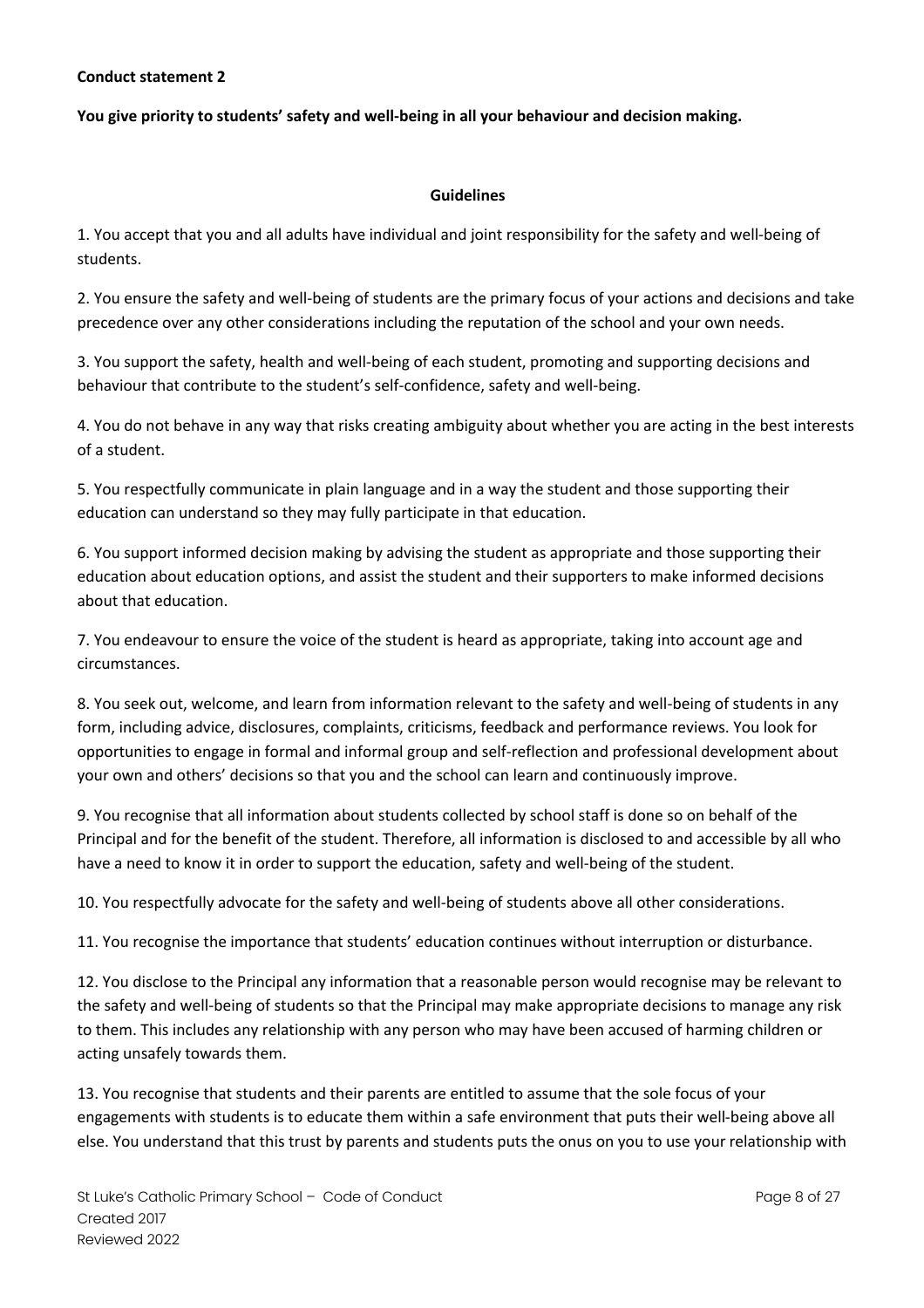students solely for their education. You use all engagements with students and their parents, whether in person, through a third party, or via digital media for the purpose of teaching the curriculum.

14. You do not accept gifts or benefits that could be viewed as a means of influencing your objective decision making.

# **Specific Behaviours: Staff**

- Provide appropriate communication channels to inform parents of incidents that may affect the physical or emotional well-being and safety of students.
- Using language that is age appropriate and promotes mutual respect between teacher and child.
- Give timely and specific feedback at the point of need to both students and parents.
- Collect and appropriately manage information relating to the well-being of the student, taking into account confidentiality and privacy.
- Make use of social media only in relation to teaching the curriculum.
- Avoid transporting students in your private vehicle. If required to as a consequence of school business or emergency, a third person should be present also.

# **Specific Behaviours: Parents**

- Be prepared to communicate to the school any circumstances that may affect the physical or emotional well-being and safety of their child. Where family court orders are in place relating to custody of a child, these should be communicated to the school.
- Support your child's learning through availing yourself of the opportunity to discuss educational progress of your child.
- You do not email, text or post photographs or videos (that includes other students) to facebook or other social media.

# **Specific Behaviours: Students**

• You observe the school internet use policy and never email, text or post photographs or videos (that includes other students) to facebook or other social media.

# **Specific Behaviours: Volunteers**

• Non parent volunteers in class situations should ensure a copy of their Working with Children card is provided to the front office**.**

# **Specific Behaviours: Visitors**

• Non parent visitors or contractors, visiting the school to work with students, should ensure a copy of their Working with Children card is provided to the front office.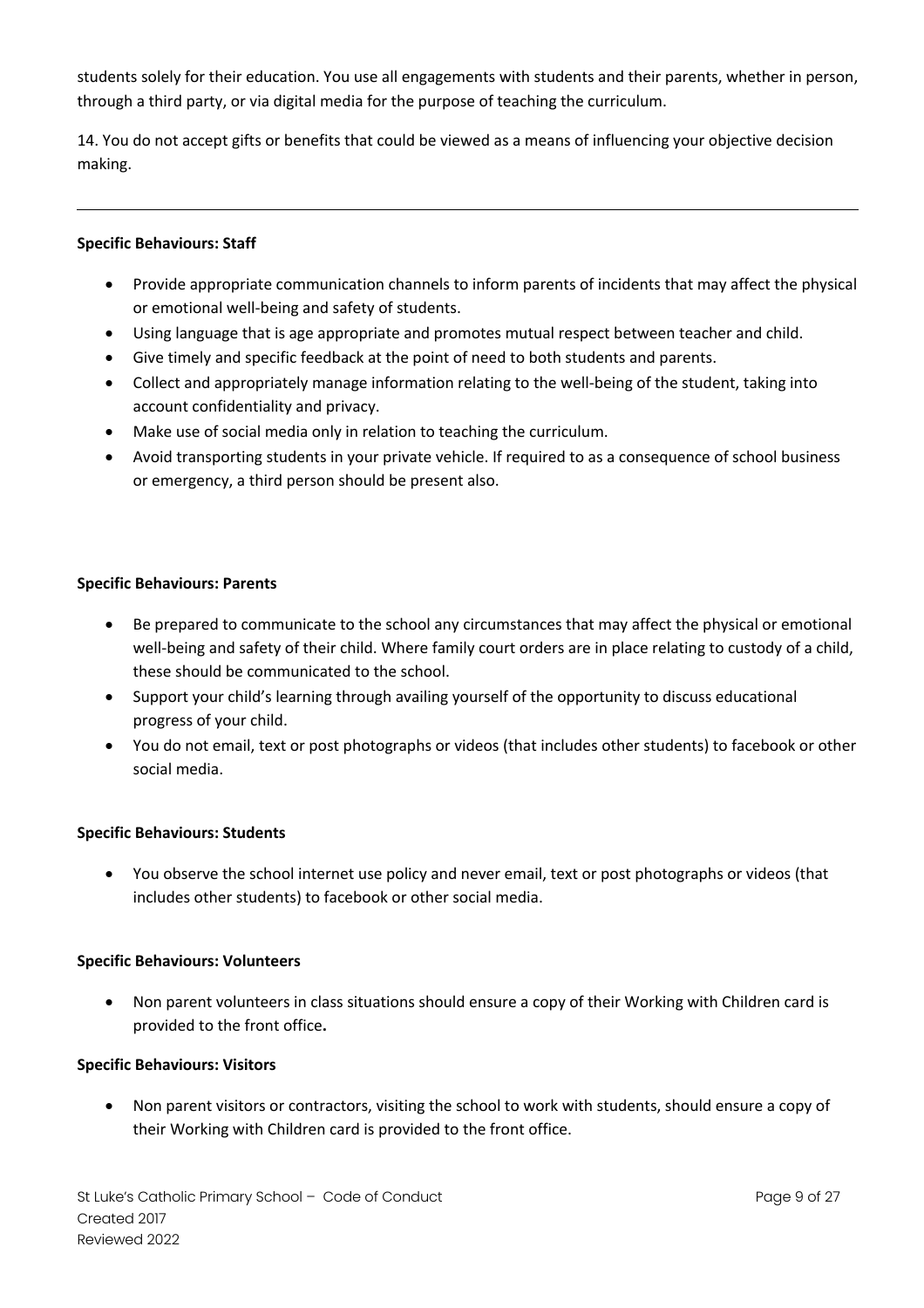# **3. You act in accordance with the values of the Gospel as defined in the Code of Ethical Conduct.**

# **Guidelines**

1. You are mindful that your decisions and behaviour are opportunities for students and others to see Gospel values in action and how faith integrates with life. Therefore you are responsible for educating yourself and anyone you lead on the content of those values, and their practical application in your decision making.

2. You acknowledge that as a member of a Catholic school community, you are required to strive to develop and live out your relationships with all people in a manner that is based on Gospel values as defined in the CECWA Code of Ethical Conduct.

3. You accept that as a member of a Catholic school community, your conduct reflects on Catholic Education and the Church, and therefore you must strive to uphold the letter and spirit of the Code of Ethical Conduct.

4. You are called upon by the Code of Ethical Conduct act in a manner that is:

- Based on Christian ethics
- **Professional**
- Timely
- Contextually appropriate

5. The Code of Ethical Conduct requires you to take an ethical approach based on the living out of Gospel values which find expression in:

- Respect for the dignity of each person
- Acknowledgment of the giftedness of each person
- Commitment to building positive relationships
- Confidentiality
- Accountability

6. Respecting dignity is based on:

- A conscious appreciation of the sacredness of the individual's creation
- A sensitivity to the fact that each individual has emotions, fears, hopes and an innate goodness which flows from creation in the image of God
- 7. Recognising the giftedness of others involves:
	- Discerning these gifts
	- Naming and acknowledging these gifts
	- Empowering individuals and groups to use their gifts

8. Fostering positive relationships which flow from being:

- Welcoming and open
- Honest and loyal
- Trusting and trustworthy
- Willing to share knowledge, skills, resources and insights

# 9. Committing to appropriate confidentiality based on:

St Luke's Catholic Primary School – Code of Conduct Page 10 of 27 Created 2017 Reviewed 2022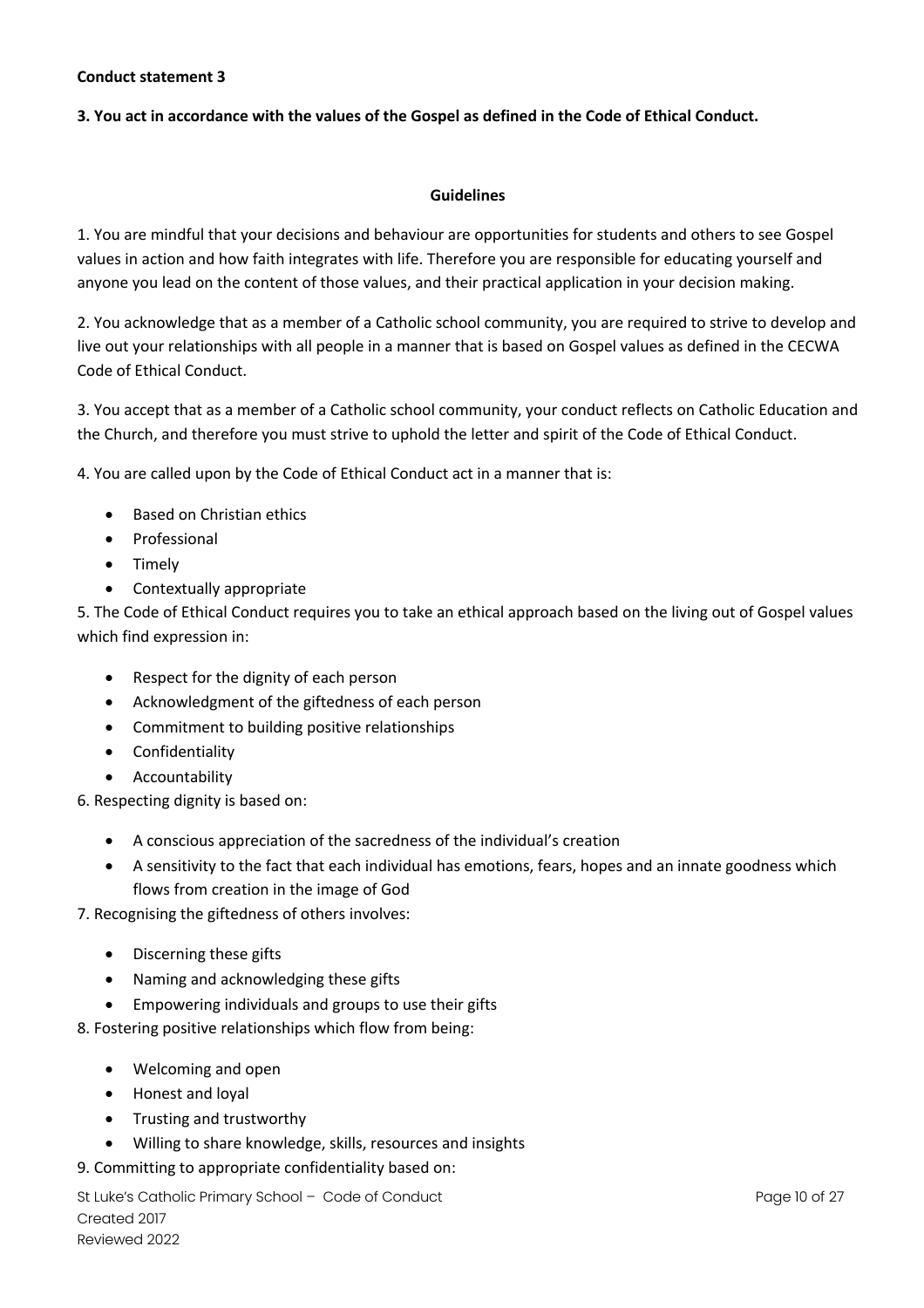- Respect for others
- Professionalism
- 10. Committing to:
	- The Mandate of the Bishops of Western Australia
	- The acceptance of responsibility for any action or initiative at a personal and professional level.

# **Specific Behaviours: Staff**

- Fostering a sense of Church community. Always striving to act in a way that upholds the values of the Church.
- All staff should be familiar with the Bishop's Mandate. (A document which outlines the catholic values that should be practiced within a school community.)
- - Act and report on behaviours of staff or students that may be deemed to be bullying, disrespectful or damaging to the dignity of another person.

# **Specific Behaviours: Parents**

- Always behaving respectfully towards other parents, school staff and students. This includes a responsibility not to deliberately spread rumour intended to damage the reputation of another.
- Ensuring that social media use is respectful of the dignity of others.

**Specific Behaviours: Students**

**Specific Behaviours: Volunteers**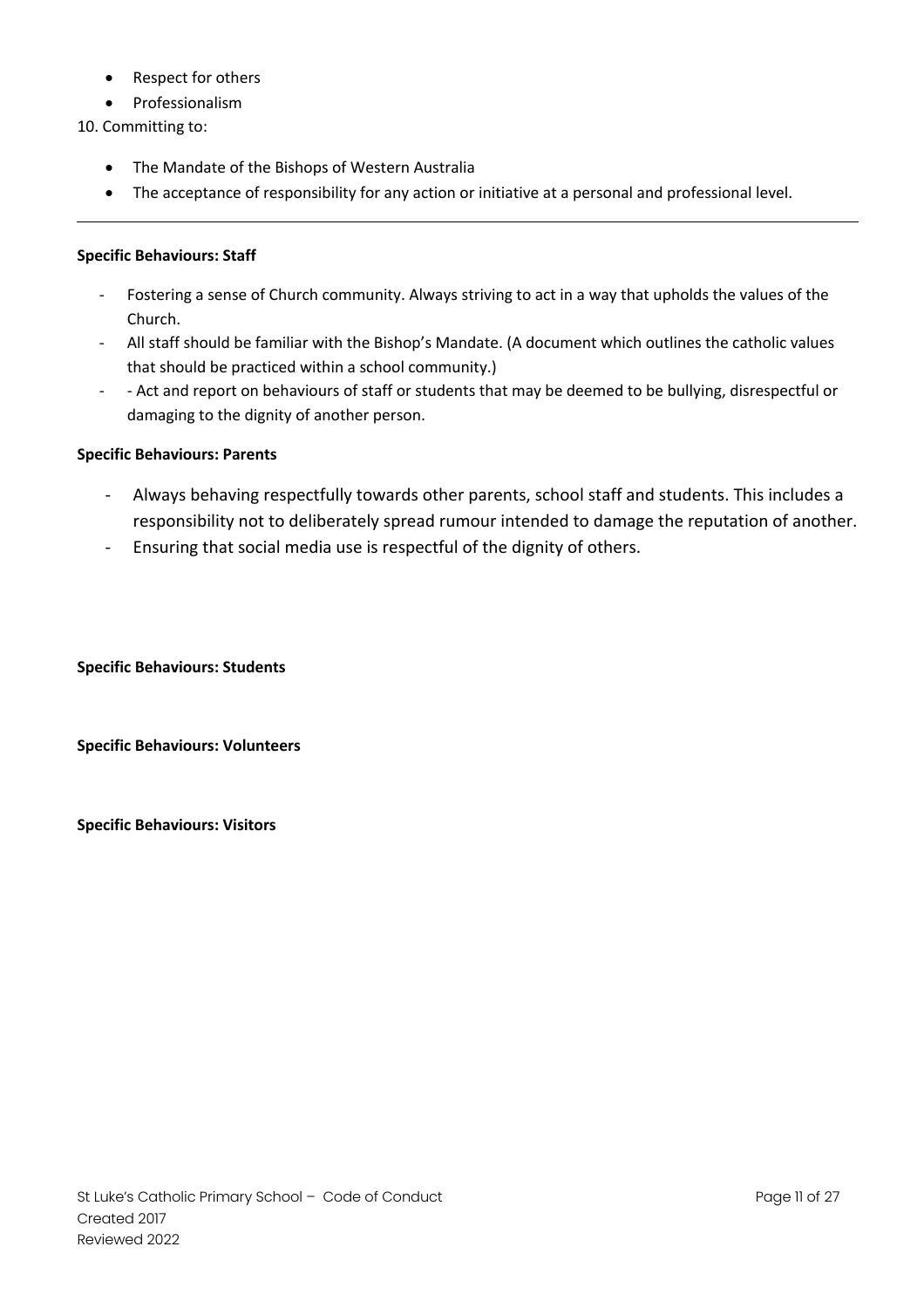**You conduct yourself in accordance with laws, agreements, policies and standards relevant to your relationship with the school community.**

# **Guidelines**

1. Your relationship with other members of the school community is defined by whatever written or verbal agreement has given rise to that relationship. If you are a member of staff, it is your employment agreement. If you are a parent or acting in a parental capacity, it is the student's enrolment agreement. If you are a member of the school board, it is your school board constitution. If you are a visitor, it is in accordance with the permission of the Principal to be on school grounds on condition that you act safely and competently.

2. If you witness the unlawful or unsafe conduct of any other member of the school community, or breaches of policy or this Code, whether in teaching, administration, school support services, or while engaging with students in person or via digital or other media, you have both a responsibility and an obligation to notify such conduct to the Principal or an appropriate authority and take other action as necessary to protect students.

3. Where you notify the Principal or a delegate of unsafe conduct, including breaches of this Code, and that notification fails to produce an appropriate response in the circumstances, you may take the matter to an appropriate external authority.

4. You respect both the person and property of students and their families, and of other members of the school community, and the property and finances of the school.

5. You use school property and resources responsibly and for the purposes of the school.

# **Specific Behaviours: Staff**

# **Specific Behaviours: Parents**

\_\_\_\_\_\_\_\_\_\_\_\_\_\_\_\_\_\_\_\_\_\_\_\_\_\_\_\_\_\_\_\_\_\_\_\_\_\_\_\_

Under no circumstances should parents deliberately engage in conversation intended to admonish or discipline a child who is not their own. No physical conduct by a parent should be instigated with a student who is not their own.

# **Specific Behaviours: Students**

# **Specific Behaviours: Volunteers**

# **Specific Behaviours: Visitors**

If you are not a direct relative of a student and visiting the school or are a contractor working on the school site you should wear a Visitors' lanyard.

You have no interaction with students unless with a staff member present.

St Luke's Catholic Primary School – Code of Conduct Page 12 of 27 Created 2017 Reviewed 2022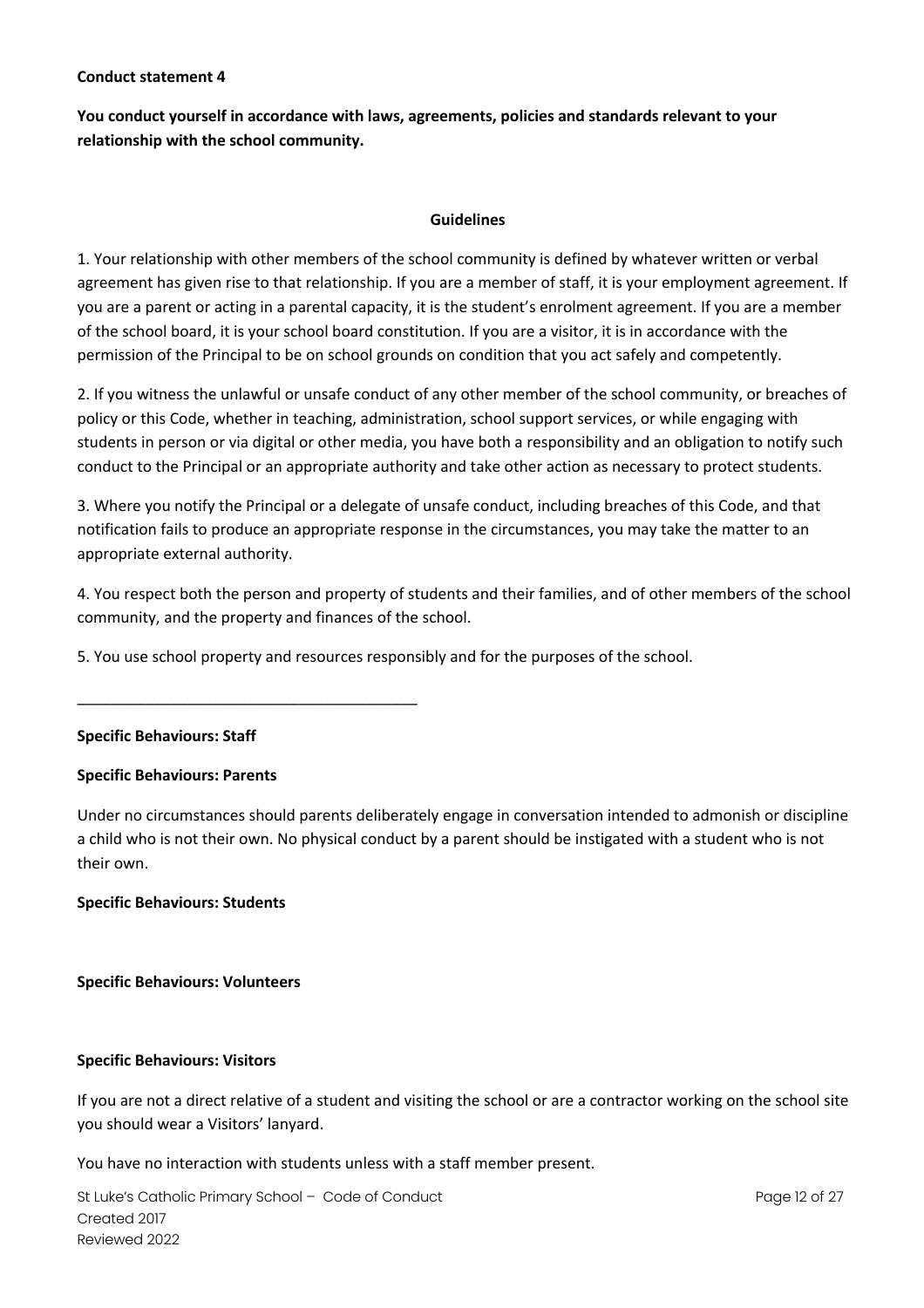# **You respect the dignity, culture, values and beliefs of each member of the school community.**

#### **Guidelines**

1. You respect both the person and capacity of each member of the school community, treat them with dignity, show respect for their culture, values, and beliefs.

2. You interact with members of your school community in an honest and respectful manner.

3. You perform your duties and conduct your relations with students and members of the school community with fairness and justice. This includes taking appropriate action to ensure the safety and quality of the education and care of students are not compromised because of harmful or prejudicial attitudes about culture, ethnicity, gender, sexuality, age, religion, disability, spirituality, political, social or health status.

4. In planning and providing education and school support services, you uphold the standards of culturally safe and competent care. This includes according due respect and consideration to the cultural knowledge, values, beliefs, personal wishes and decisions of each member of the school community. You acknowledge the changing nature of families and recognise that families can be constituted in a variety of ways.

5. You do not express racist, sexist, homophobic, ageist and other prejudicial and discriminatory attitudes and behaviours toward any member of the school community. You take appropriate action when observing any such prejudicial and discriminatory attitudes and behaviours.

6. In making professional judgements in relation to the interests and rights of a member of the school community, you do not contravene the law or breach the human rights of any person.

**Specific Behaviours: Staff**

**Specific Behaviours: Parents**

**Specific Behaviours: Students**

**Specific Behaviours: Volunteers**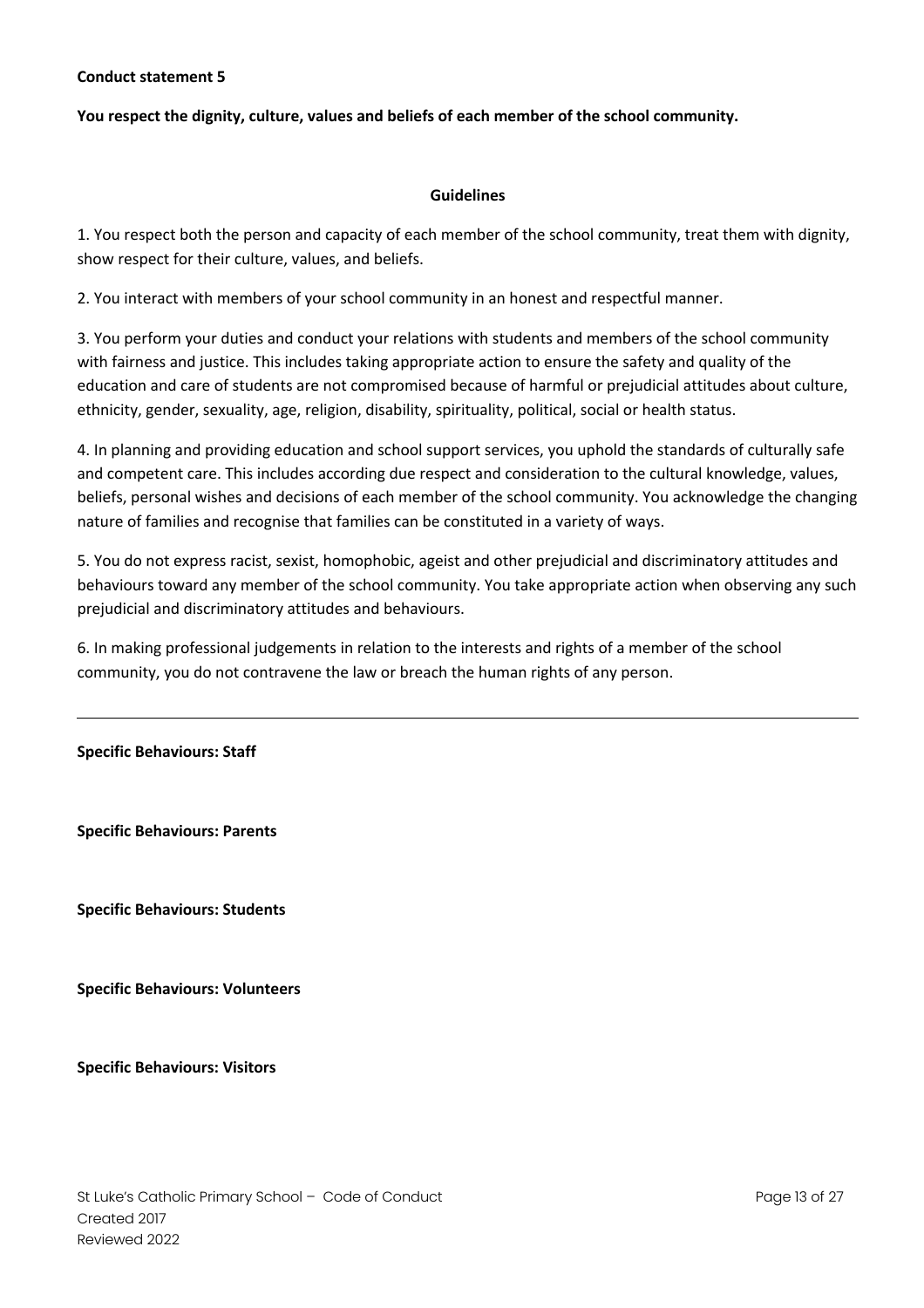#### **You treat personal information about members of the school community as private and confidential.**

#### **Guidelines**

1. You use personal information in accordance with your school Privacy Policy.

2. You have ethical and legal obligations to treat personal information as confidential. You protect the privacy of each member of the school community by treating the information gained in the relationship as confidential, restricting its use and disclosure to the purposes defined in your school Privacy Policy.

3. If a third party asks for access to personal information, you must take reasonable steps to confirm the identity of the third party, and that it is lawful to disclose the information to them. You must inform the member of the school community that you have disclosed their personal information unless you are satisfied that there are legal reasons for not doing so.

4. You seek advice if you identify a conflict between protecting personal information and any resulting risk to the safety and well-being of a student.

5. You create and keep accurate records of conversations about significant decisions involving the safety and well-being of students.

#### **Specific Behaviours: Staff**

• Staff should not share confidential and personal information to other professional agencies outside the school without permission from parents. ( ie. OT's , Speech Therapists, Psychologists etc.)

**Specific Behaviours: Parents**

**Specific Behaviours: Students**

**Specific Behaviours: Volunteers**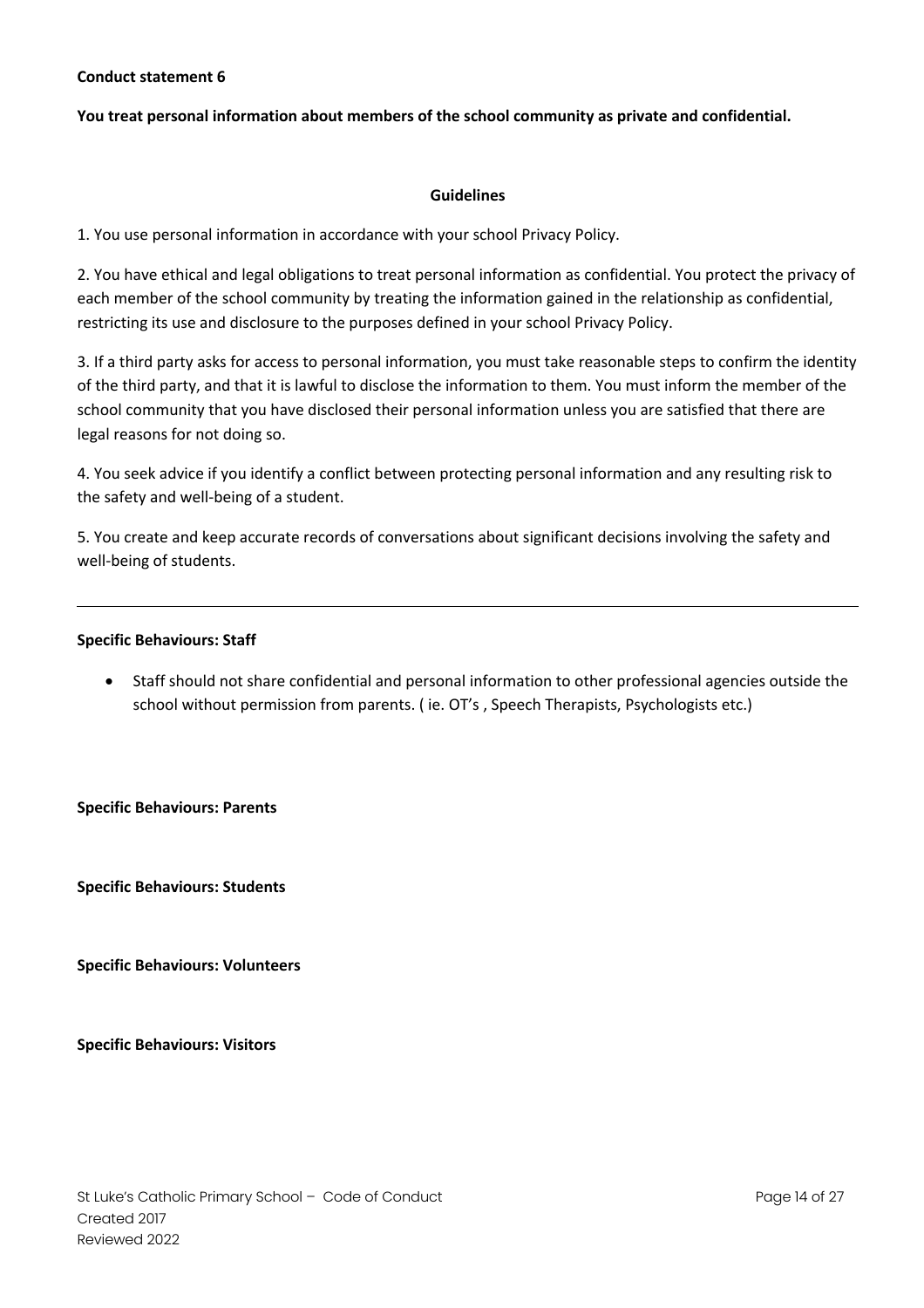#### **You give and seek the best, honest and most accurate information about the education and care of students.**

#### **Guidelines**

1. You give and seek accurate advice relevant to the education, safety and well-being of students, based on primary rather than secondary sources.

2. You fully explain the advantages and disadvantages of any options so all involved can participate constructively in decision making to deliver the best results for the student.

3. You accurately represent the role you play in the education, safety and well-being of students.

4. Where the education, safety or well-being of a student requires expert knowledge or experience, you seek these out for the benefit of the student.

5. You seek out first hand sources of information directly from parents, colleagues and experts, or in documents and policies when making decisions or giving advice rather than relying on hearsay, opinion, rumour or assumptions.

**Specific Behaviours: Staff**

**Specific Behaviours: Parents**

**Specific Behaviours: Students**

**Specific Behaviours: Volunteers**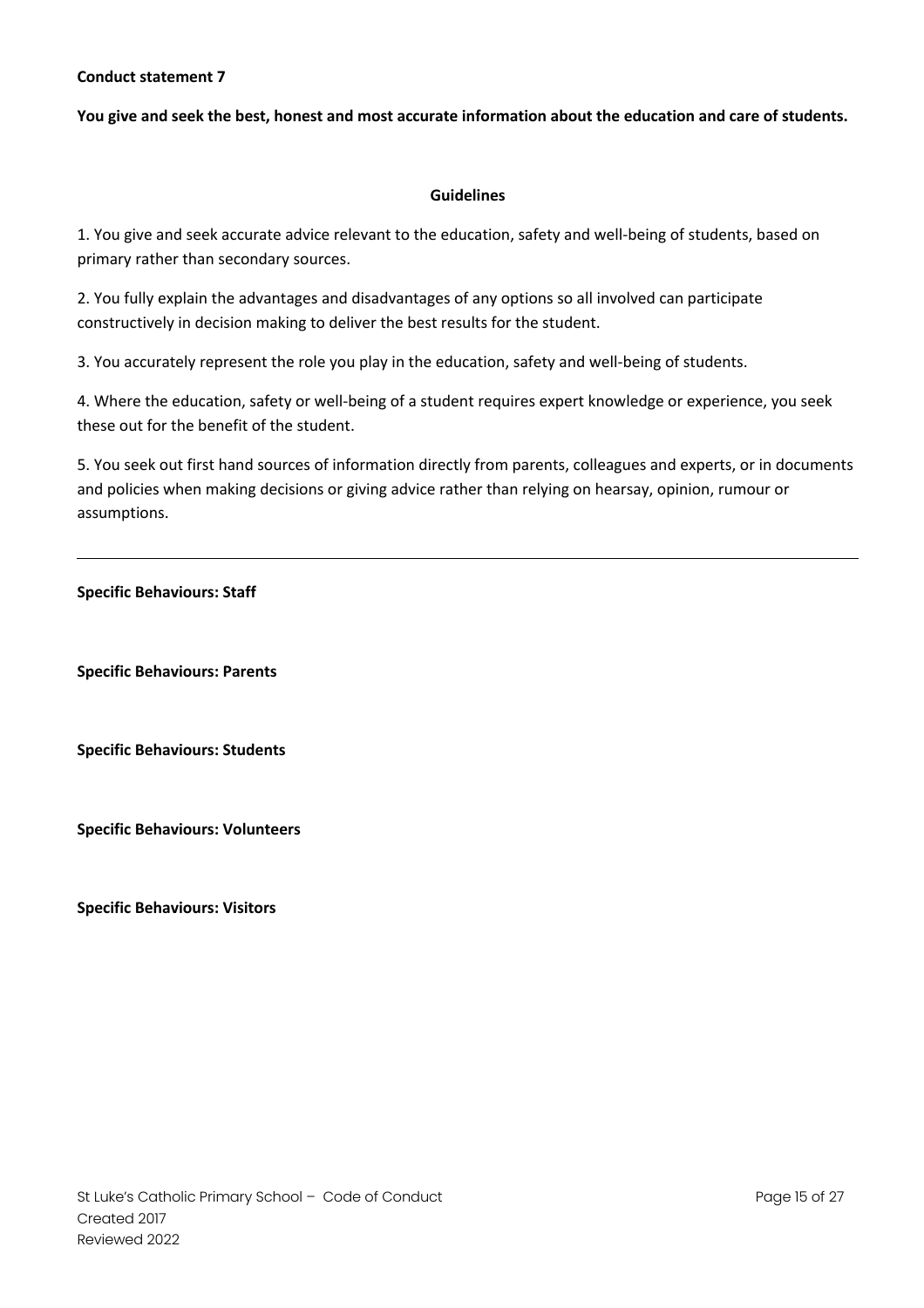# **You support all members of the school community in making informed decisions about students.**

# **Guidelines**

1. You recognise that parents are the first educators of their children and equal partners in the education of students.

2. You understand that each member of the school community has skills, experience and knowledge that may be a unique resource that can be directed to towards the safety and well-being of students.

3. You actively share information about students with their parents and the Principal so that they may make informed decisions about students. You listen to everyone with courtesy and respect.

4. You treat the opinions of parents and school staff about the education and well-being of students with respect and dignity, even if you do not agree with it or believe it is misinformed or misguided.

5. You use plain language with appropriate style, tone and level in your written or verbal communication, particularly when expressing technical or expert advice, and you actively seek confirmation that you have been understood.

6. You engage with all parents equally and fairly, regardless of their relationship status, mindful that, in the absence of court orders to the contrary, each parent has equal and joint parental responsibility for their child. You do not allow your opinion about the behaviour of parents to prevent you from engaging openly and honestly with each of them about their child's education.

7. You continue to inform and engage with a parent about the education and well-being of their child on the assumption that it is in the student's best interests to do so, regardless of the parent's level of engagement with you or the child. You respect any decision by a parent to disengage with you or their child, and you remain open to re-engage in the future.

8. You act to strengthen, preserve, restore and promote positive relationships between the student and their parents, family members, and those significant to the student, regardless of any breakdown in these relationships.

9. You do not use the behaviour of either parent as a reason for denying them or their child access to information or support from the school that are in the best interests of the student, unless doing so would place the student or school community at risk of harm.

# **Specific Behaviours: Staff**

- Staff members have the right to stop a meeting if they feel in any way threatened, abused or unsafe when dealing with parent/s. Reconvene at another time with a member of admin.
- Administration staff of the school will provide adequate access/support for parents to assist them in understanding/accessing information on their child eg interpreter, wheel chair access to the meeting room etc

St Luke's Catholic Primary School – Code of Conduct **Page 16 of 27** and 27 and 27 and 27 and 27 and 27 and 27 and 27 and 27 and 27 and 27 and 27 and 27 and 27 and 27 and 27 and 27 and 27 and 27 and 27 and 27 and 27 and 27 Created 2017 Reviewed 2022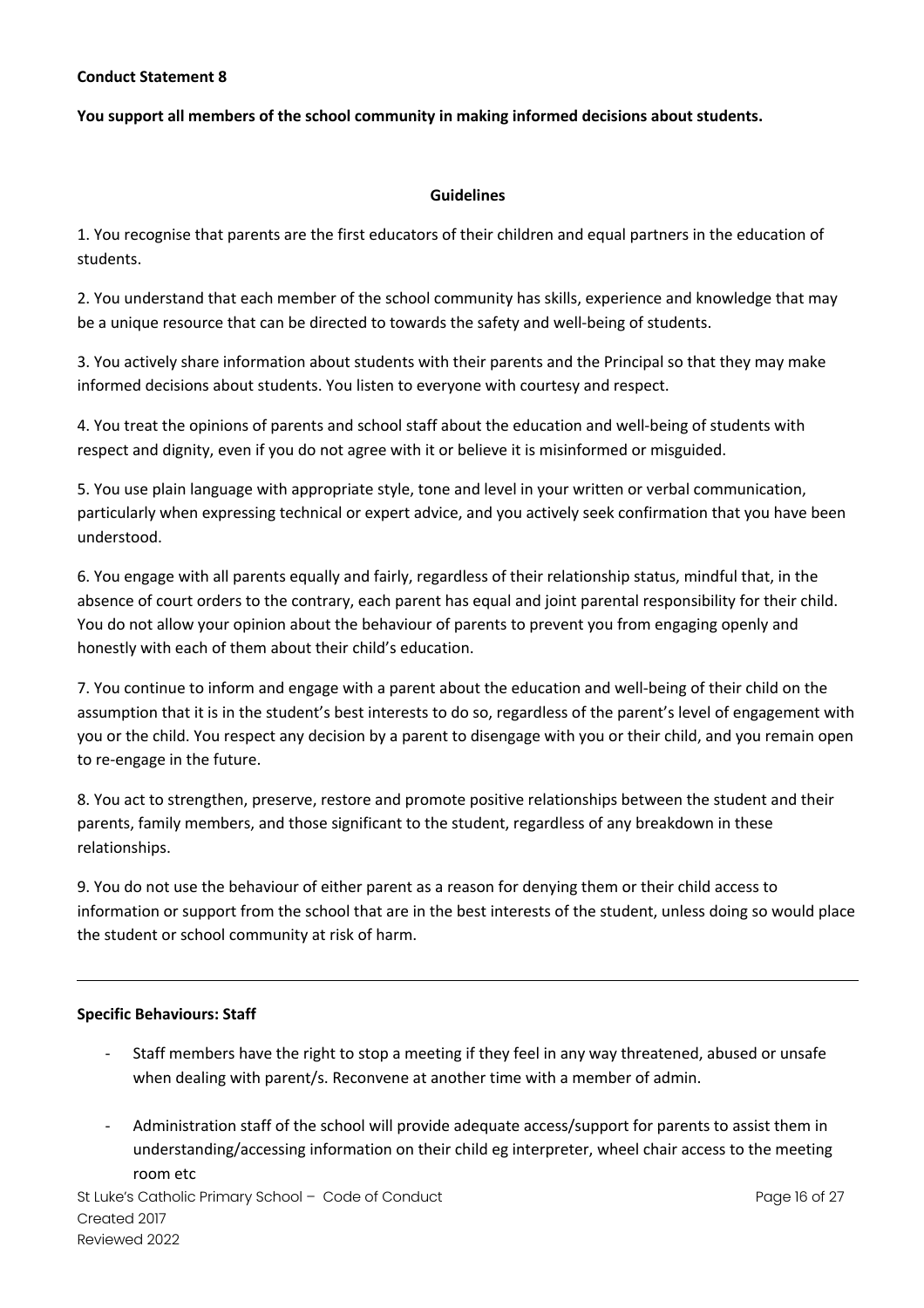# **Specific Behaviours: Parents**

Parents should be open and honest about any medically diagnosed issues concerning their children. A copy of specialist reports or relevant, specific information contained in such reports should be communicated to better inform teachers about the whole child's progress, abilities and disabilities

# **Specific Behaviours: Students**

# **Specific Behaviours: Volunteers**

All volunteers are to act appropriately and respectfully and maintain confidentiality in regards to anything that they hear/observe that is related to other children and not communicate this to other parents. Anything that the volunteers observe that they feel is inappropriate they should report to the appropriate staff member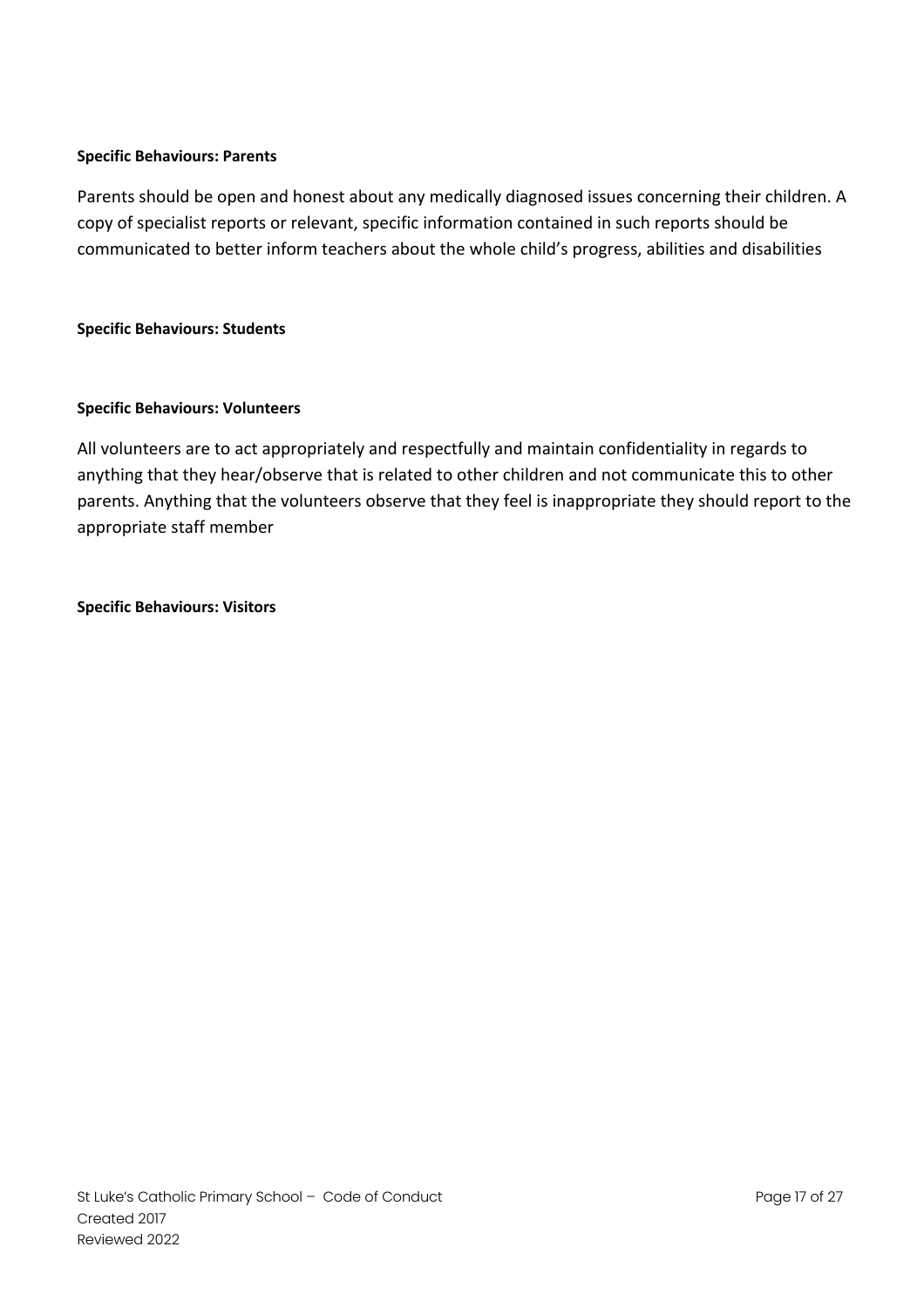**You promote and preserve the trust and privilege inherent in your relationship with all members of the school community.**

# **Guidelines**

1. You promote and preserve the trust inherent in your relationship with students and with their parents.

2. You recognise that an inherent power imbalance exists within your relationship with students that may make the students and their family vulnerable and open to exploitation. You actively preserve the dignity of all people through practised kindness and by recognising the potential vulnerability and powerlessness of each student and their family. You recognise that the power relativities between you and a student can be significant, particularly where the student is very young, has a disability, a difficult family background, has cultural differences, or experiencing emotional turmoil. This vulnerability creates a power differential in your relationship with students that must be recognised and managed with care.

3. You take reasonable measures to establish a sense of trust to protect the physical, psychological, emotional, social and cultural well-being of each student. You protect students who are vulnerable, including but not limited to students with disability, from exploitation and harm.

4. You have a responsibility to maintain appropriate boundaries with students and to actively support other adults to do likewise, including bringing to their attention any failure to do so.

5. You may have personal or recreational relationships outside your school role with students' families and friends, or with school staff. You are aware that dual relationships may compromise student care and wellbeing. In cases of overlap or conflict between your dual relationships, you act with the primary intent of the safety and well-being of the student, which may require you to withdraw from a social relationship.

6. You do not engage in any behaviour with a student that could be interpreted by a reasonable person as being a friendship.

7. You do not engage in any behaviour with a student that a reasonable person could interpret as creating an opportunity to engage in emotional, physical or sexual intimacy with a student.

8. You recognise that the power imbalance between you and students means that the onus is on you to avoid any ambiguity or misunderstanding by a student or third party about your intent in your behaviour towards them.

9. You understand that the power imbalance between you and students means a student is unable to give their consent to engaging in emotional, physical or sexual intimacy with you, regardless of the legal age of consent, or the student's age or maturity. You must therefore not seek nor rely on such express or implied consent from a student to engage in an intimate relationship.

10. You understand that the power imbalance between you and students may continue to influence students' choices beyond the date when they cease to be students at your school. You must therefore not engage in emotional, physical or sexual intimacy with a former student within two years of them ceasing enrolment at your school, or them turning 21, whichever occurs latest.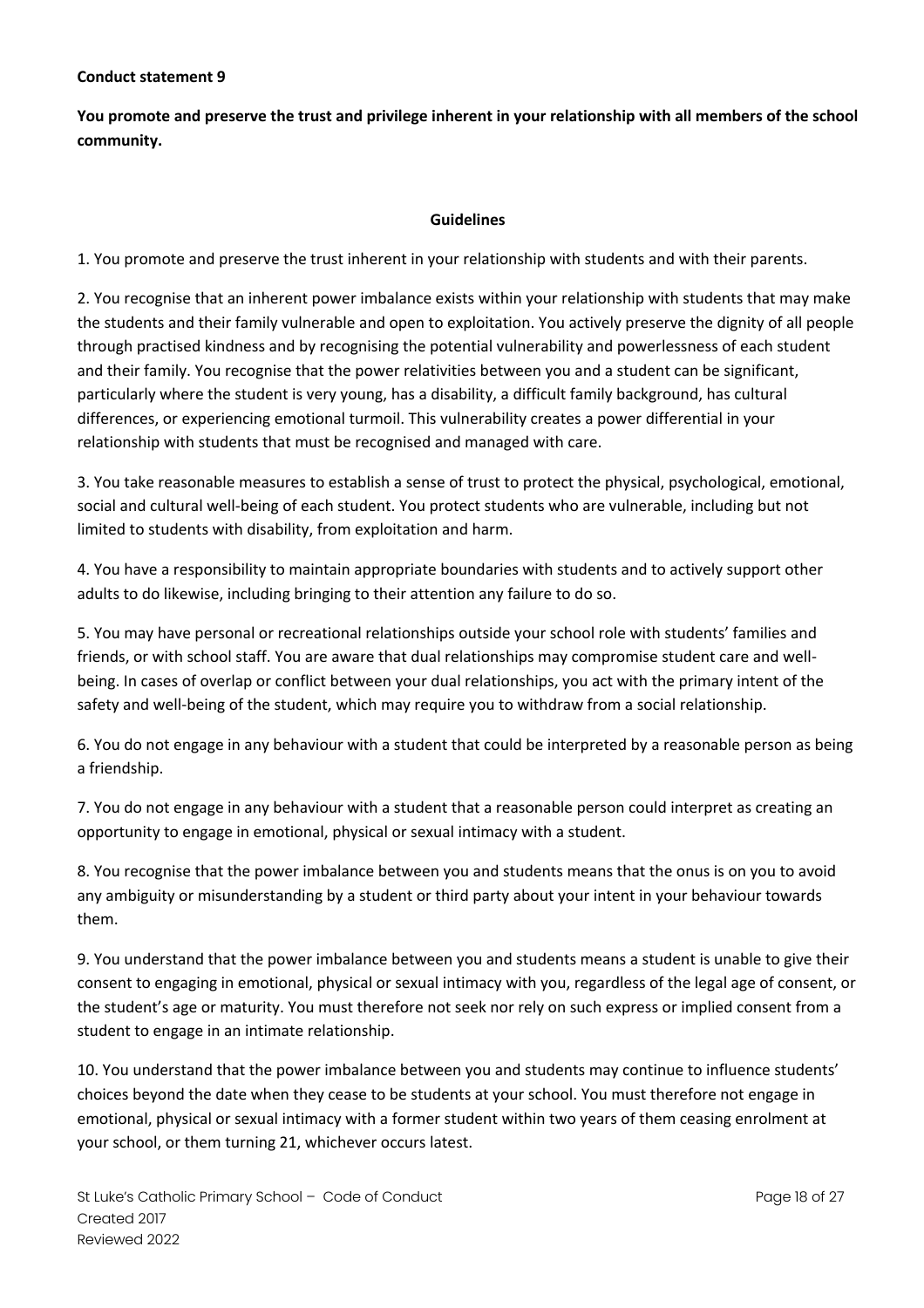11. You take all reasonable steps to ensure the safety and security of the possessions and property of students and their families that are in your care.

12. You do not knowingly mislead parents or make misrepresenting statements to them, or withhold information relevant to their ability to make informed decisions about their children unless required by law.

13. You recognise that there may be rare exceptions to full disclosure to parents. Such disclosure of information may compromise law enforcement or other risk management processes, or the privacy and reputation of those involved. You seek legal or other expert advice in resolving such situations, recognising that parents have the right to know about any risk to their children.

**Specific Behaviours: Staff**

**Specific Behaviours: Parents**

**Specific Behaviours: Students**

**Specific Behaviours: Volunteers**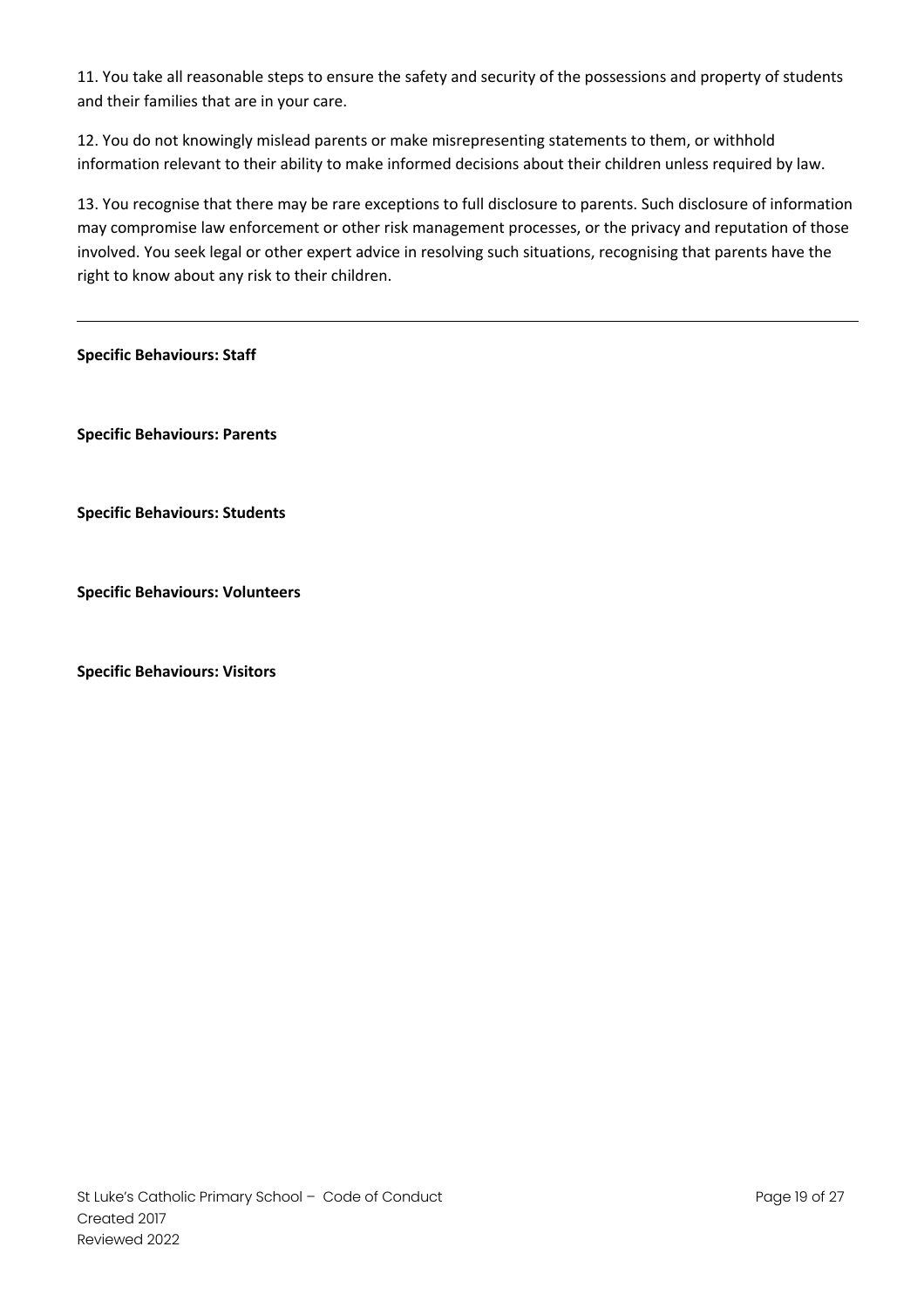#### **You maintain and build on the community's trust and confidence in Catholic schools and the Church.**

#### **Guidelines**

1. Your conduct maintains and builds public trust and confidence in your school, other members of the school community, and the Church.

2. Any unlawful and unethical actions in your personal life risk adversely affecting both your own and the school's reputation in the eyes of the public. If the good standing of either you or the school was to diminish, this might jeopardise the inherent trust between the school and parents, as well as the community more generally, necessary for effective relationships and the best education of students.

3. You notify the Principal of your involvement in any criminal investigation or other legal process that may undermine trust and confidence in your judgement or care of students.

4. You consider the interests of the school and the Church when exercising your right to freedom of speech and participating in public, political and academic debate, including publication.

5. You never place the reputation of the school above the safety and well-being of students.

**Specific Behaviours: Staff**

**Specific Behaviours: Parents**

**Specific Behaviours: Students**

**Specific Behaviours: Volunteers**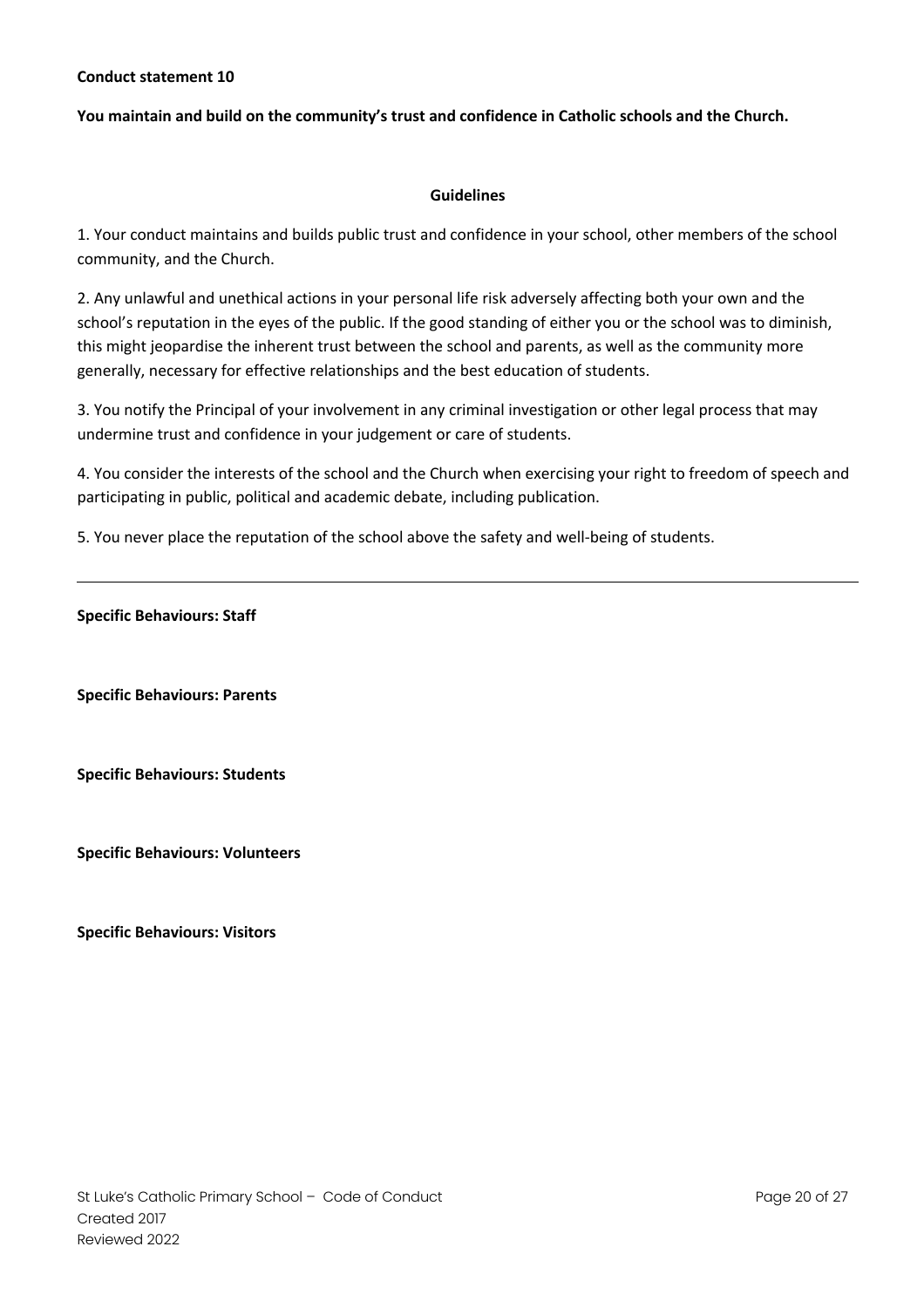# **You act reflectively and ethically.**

#### **Guidelines**

1. You engage with the school reflectively and ethically to ensure that you consciously put student safety and well-being at the forefront of your behaviour and decisions.

2. You develop and maintain appropriate and best practice advice, support and care for each student and their family.

3. You evaluate your conduct and competency according to this Code, the terms and conditions of your relationship with the school, and school policies.

4. You contribute to the professional development of school staff as appropriate.

5. You contribute to continuous improvement by supporting opportunities to record, assess and learn from incidents involving student safety and well-being.

6. You advise the Principal of any reduction in your capacity to act in the best interests of the safety and wellbeing of students due to health, social or other factors, while you seek ways of addressing the deficiency.

7. You take care of the safety and well-being of all members of the school community so that you all may fully contribute and cooperate in providing for the safety and well-being of students.

# **Specific Behaviours: Staff**

- Staff will continue to act, discuss and reflect on their professional behaviours across all areas of their duties, to ensure that the well-being and safety of their students and other students within the school are at the forefront of all actions and decisions. Staff will ensure that adequate records are maintained where appropriate, to ensure student safety and well-being. Staff will seek advice from the leadership team, where necessary, to ensure correct decisions and actions are being implemented.
- Under no circumstances should any student or parent matter be discussed or published on social media sites.

# **Specific Behaviours: Parents**

- Parents are encouraged to notify school staff should they become aware of any hazards in the school environment.
- Under no circumstances should any student or teacher matter be discussed or published on social media sites.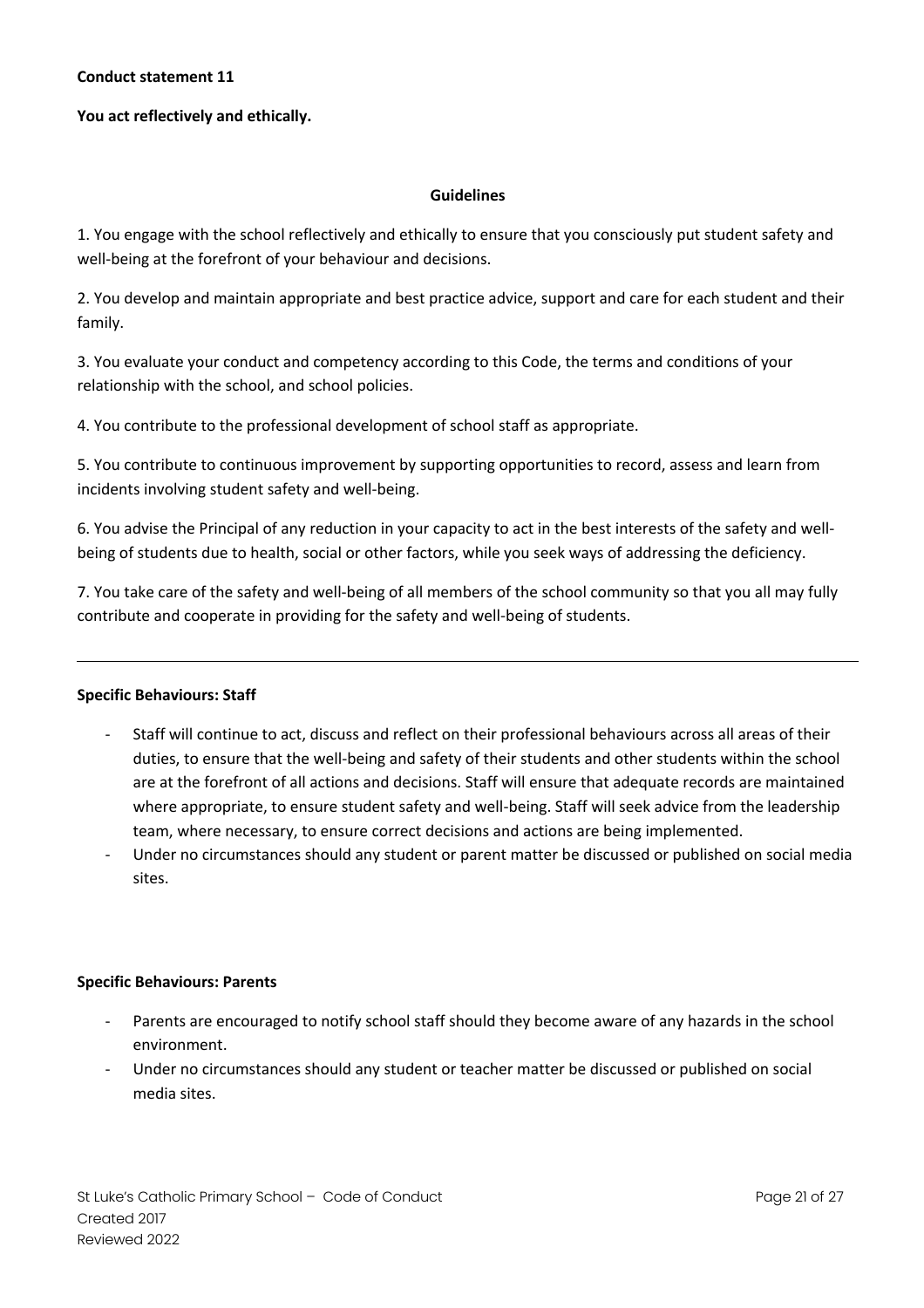**Specific Behaviours: Students**

**Specific Behaviours: Volunteers**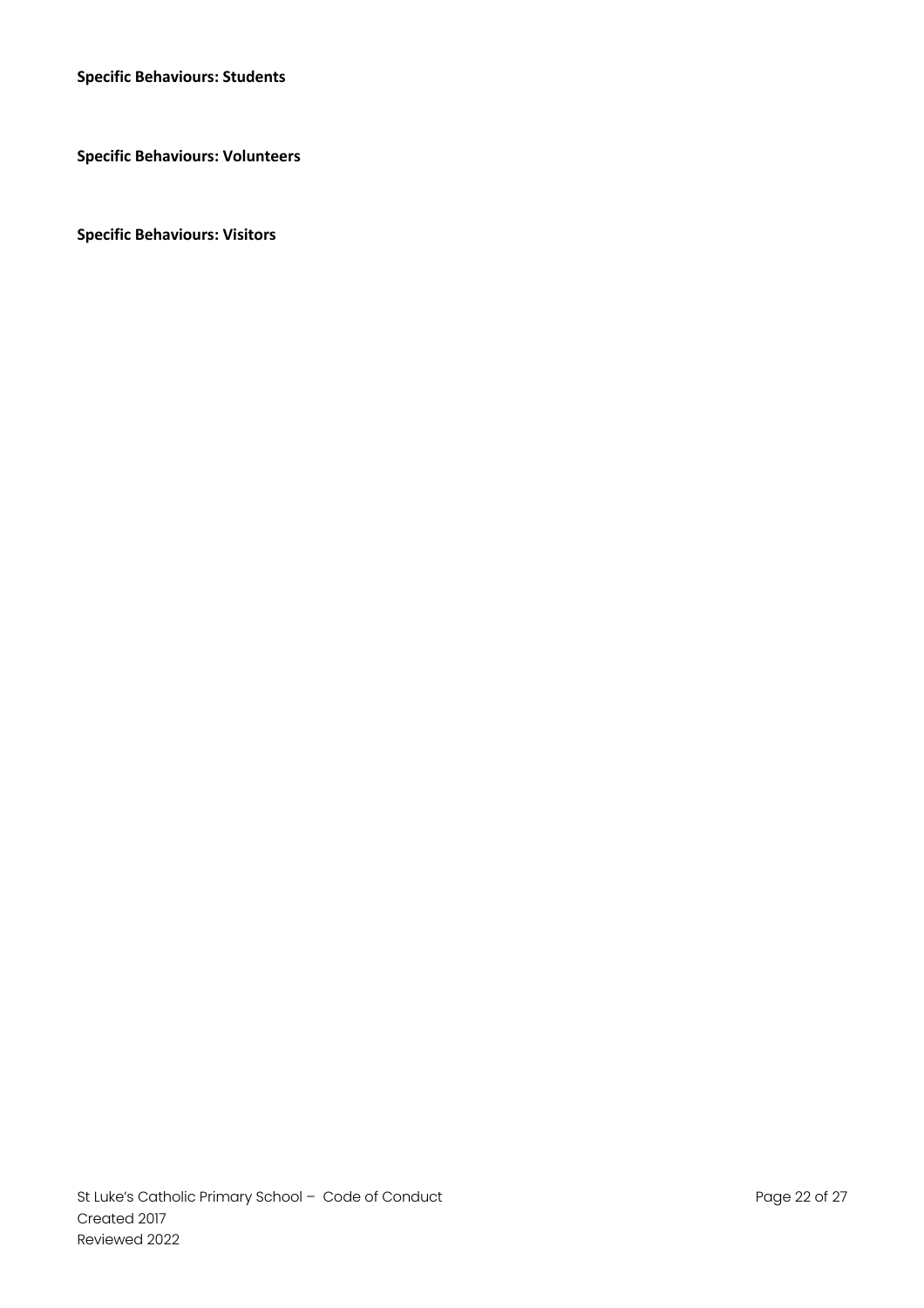# **You allow students to have a voice in their education, safety and well-being.**

#### **Guidelines**

1. You recognise that while you and all adults have responsibility for the safety and well-being of students, students have opinions and ideas about their education and well-being.

2. You allow age-appropriate opportunities and forums for students to reflect on and express their opinions and ideas and you treat those expressions with respect and care.

3. You regularly invite students to participate in decision making about their education and well-being and offer them constructive feedback on their ideas and opinions.

4. You encourage students to inform you or the Principal of any concerns they have about their own or other students' education, safety or well-being. You follow up those concerns and keep students informed of how they are resolved.

#### **Specific Behaviours: Staff**

- Staff will ensure …that students are involved in the development of the rules and guidelines to support their education, safety and wellbeing.
- Principal/ Staff provide feedback to staff and students regarding any issues involving education, safety and well-being.

# **Specific Behaviours: Parents**

Parents are encouraged to inform appropriate staff member or principal any serious concerns that a student voices about their education, safety or well-being.

# **Specific Behaviours: Students**

Students are given the opportunity to share ideas, opinions, to reflect, be treated with respect, be given feedback. They are encouraged to inform staff/ Principal of any concerns in relation to inappropriate behaviour towards them or others**.**

# **Specific Behaviours: Volunteers**

- Volunteers are made aware of the rules and guidelines that students and staff have developed. See: School Code of Conduct /
- Volunteers should inform appropriate staff member or principal any concerns that a student voices about their education, safety or well-being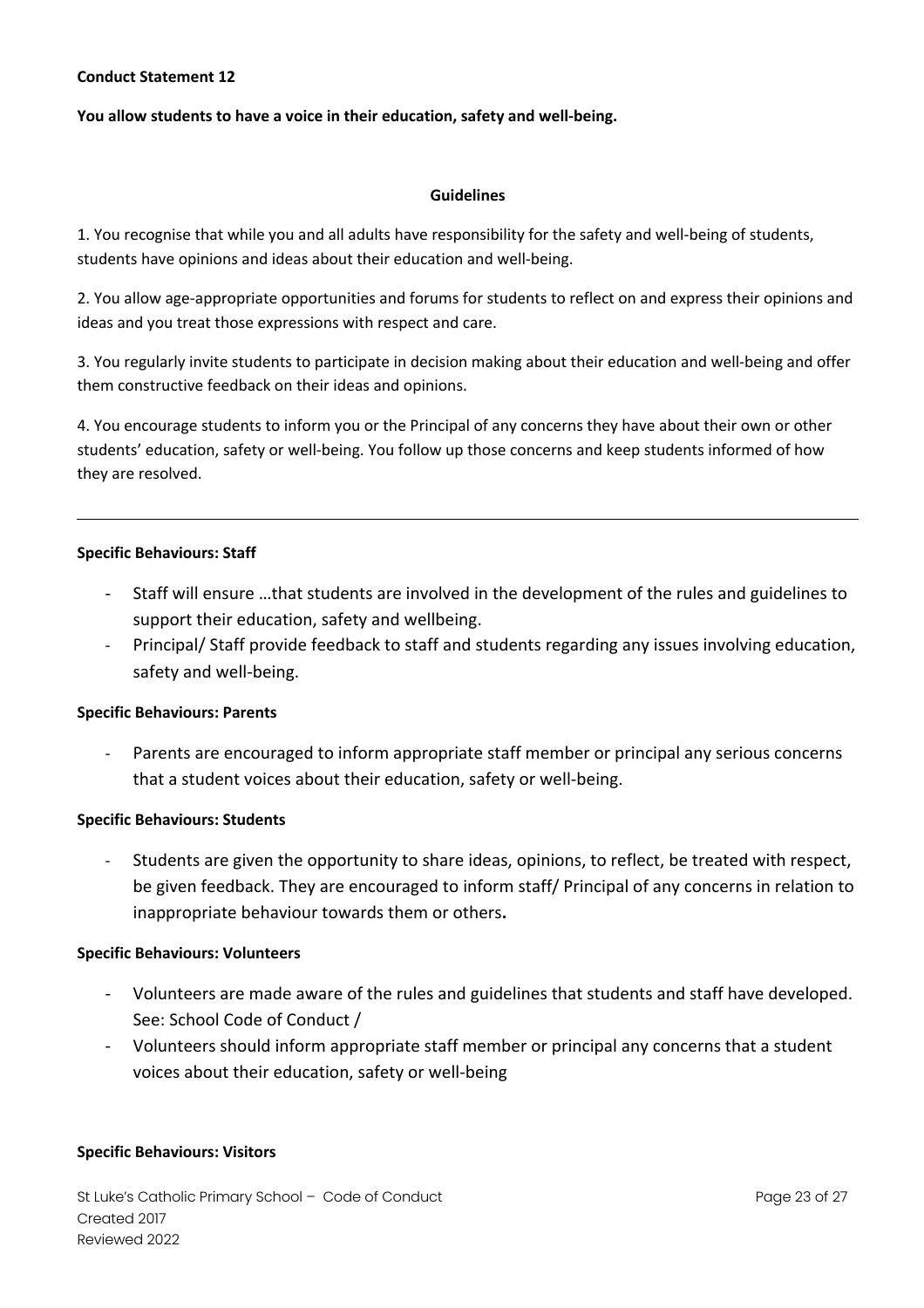# **Summary of some specific behaviours to be adhered to by staff**

- Teachers are responsible to maintain the competence necessary to fulfil their role in the classroom and within the school community.
- Staff members must take reasonable steps to avoid situations where your decisions or behaviour could be interpreted as putting students at risk. (being alone with a single student in a closed room without reasonable chance of being interrupted).
- Actively avoid situations which could be regarded as private or personal between the teacher and student.
- Where practical, ensure that there is written consent in advance of one-to-one meetings with a student. It may be that some meetings are impromptu or part of the flow of teaching. In that case, give consideration to time, place and circumstance, as described above.
- One-to-one meetings with students are preferably held during normal school hours, although it is recognised that there are some occasions this is not the case. If you are meeting after hours, it is more important that you are in an open and visible location. Sitting down in an open classroom with a student, or in a library, after hours is sometimes the only or best chance to achieve some educational goals with some students. Meeting up with a student in a coffee shop or other social setting, without a valid context and without appropriate school/parent permissions in advance, would not be acceptable.
- Treat students fairly, without treating any students as 'favourites'.
- Use only employer-authorised means of communicating with students, including authorised IT systems, not personal email or private messages on websites.
- Keep good records of meetings with students, including the reasons for the meetings and records of which senior staff member authorised them or were made aware of them.
- Keep the content of meetings with students professional.
- Where possible students should not visit the uniform shop unaccompanied. Under no circumstances should a student use the change area without a third person in attendance.
- Provide appropriate communication channels to inform parents of incidents that may affect the physical or emotional well-being and safety of students.
- Using language that is age appropriate and promotes mutual respect between teacher and child.
- Give timely and specific feedback at the point of need to both students and parents.
- Collect and appropriately manage information relating to the well-being of the student, taking into account confidentiality and privacy.
- Make use of social media only in relation to teaching the curriculum.
- Avoid transporting students in your private vehicle. If required to as a consequence of school business or emergency, a third person should be present also.
- Foster a sense of Church community. Always strive to act in a way that upholds the values of the Church.
- All staff should be familiar with the Bishop's Mandate. (A document which outlines the catholic values that should be practiced within a school community.)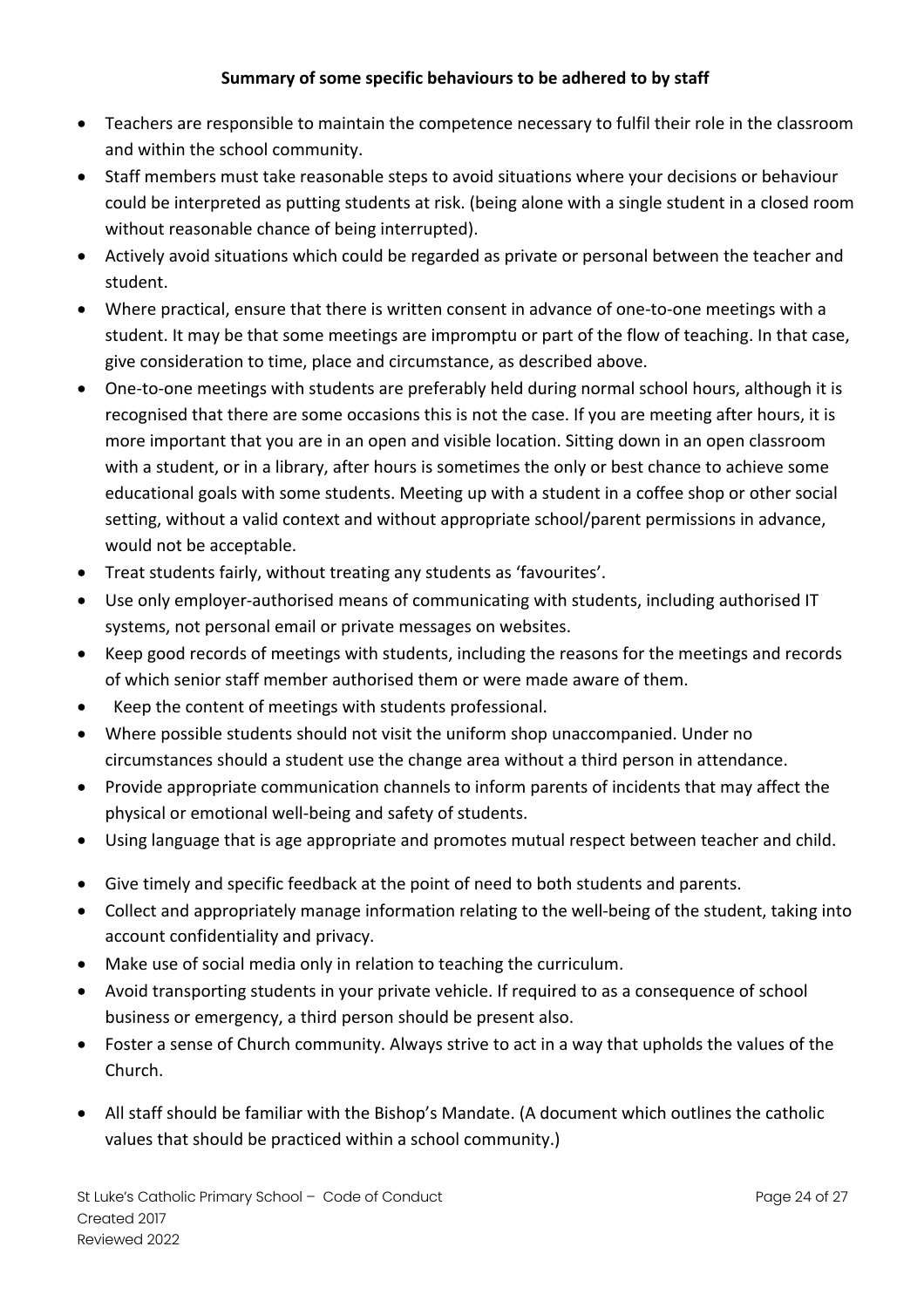- Act and report on behaviours of staff or students that may be deemed to be bullying, disrespectful or damaging to the dignity of another person.
- Staff should not share confidential and personal information to other professional agencies outside the school without permission from parents. ( ie. OT's , Speech Therapists, Psychologists etc.)
- Staff members have the right to stop a meeting if they feel in any way threatened, abused or unsafe when dealing with parent/s. Reconvene at another time with a member of admin.
- Administration staff of the school will provide adequate access/support for parents to assist them in understanding/accessing information on their child eg interpreter, wheel chair access to the meeting room etc
- Staff will continue to act, discuss and reflect on their professional behaviours across all areas of their duties, to ensure that the well-being and safety of their students and other students within the school are at the forefront of all actions and decisions. Staff will ensure that adequate records are maintained where appropriate, to ensure student safety and well-being. Staff will seek advice from the leadership team, where necessary, to ensure correct decisions and actions are being implemented.
- Under no circumstances should any student or parent matter be discussed or published on social media sites.
- Staff will ensure …that students are involved in the development of the rules and guidelines to support their education, safety and wellbeing.
- Principal/ Staff provide feedback to staff and students regarding any issues involving education, safety and well-being.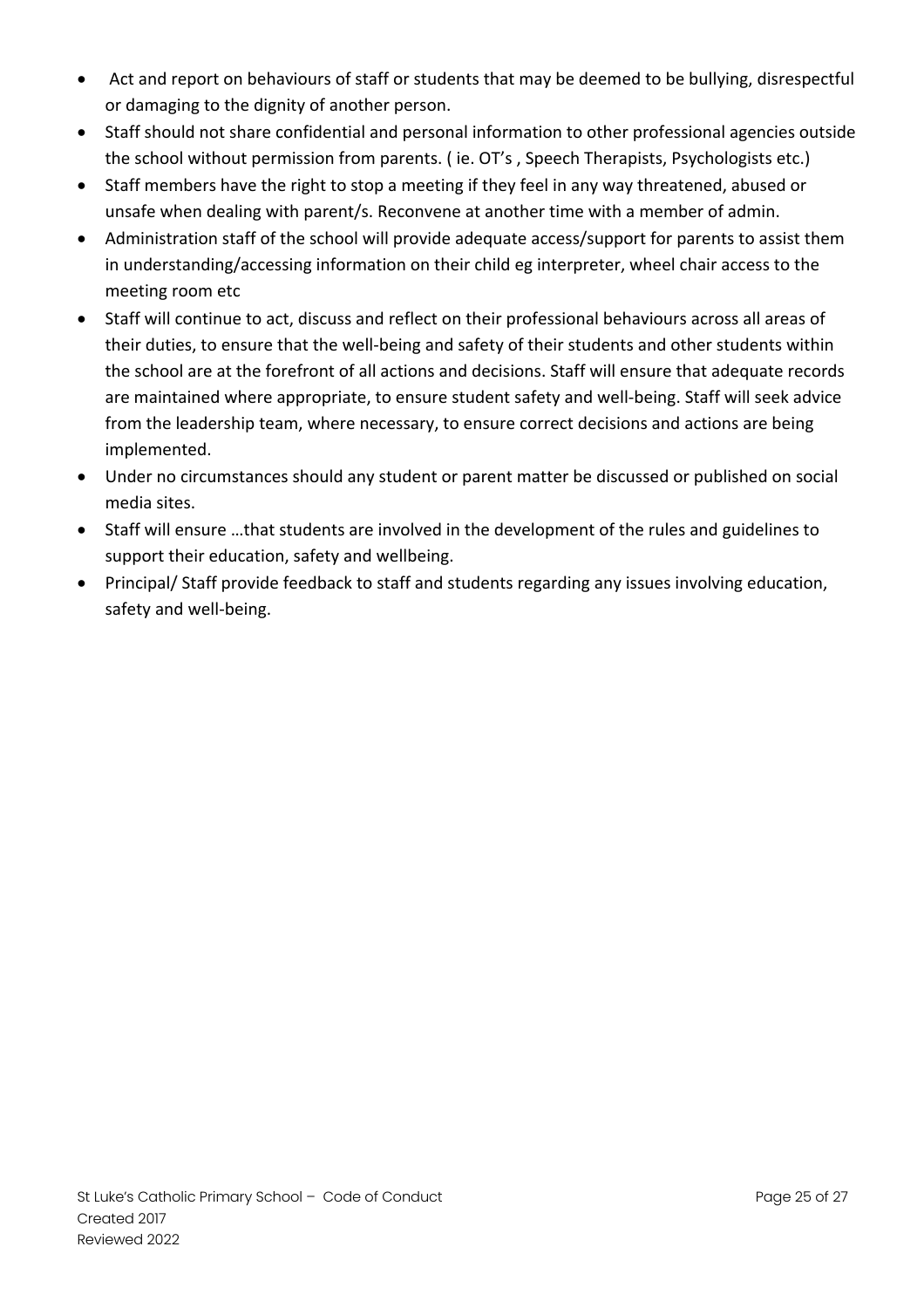# **Summary of Specific Behaviours to be adhered to by Parents**

- Be prepared to communicate to the school any circumstances that may affect the physical or emotional well-being and safety of their child. Where family court orders are in place relating to custody of a child, these should be communicated to the school.
- Support your child's learning through availing yourself of the opportunity to discuss educational progress of your child.
- You do not email, text or post photographs or videos (that includes other students) to facebook or other social media.
- Always behaving respectfully towards other parents, school staff and students. This includes a responsibility not to deliberately spread rumour intended to damage the reputation of another.
- Ensuring that social media use is respectful of the dignity of others.
- Under no circumstances should parents deliberately engage in conversation intended to admonish or discipline a child who is not their own. No physical conduct by a parent should be instigated with a student who is not their own.
- Parents should be open and honest about any medically diagnosed issues concerning their children. A copy of specialist reports or relevant, specific information contained in such reports should be communicated to better inform teachers about the child's progress, abilities and disabilities.
- Parents are encouraged to notify school staff should they become aware of any hazards in the school environment.
- Under no circumstances should any student or teacher matter be discussed or published on social media sites.
- Parents are encouraged to inform appropriate staff member or principal any serious concerns that a student voices about their education, safety or well-being.

# **Summary of Specific Behaviours to be adhered to by Students**

- Where possible students should not visit the uniform shop unaccompanied. Under no circumstances should a student use the change area without a third person in attendance.
- You observe the school internet use policy and never email, text or post photographs or videos (that includes other students) to facebook or other social media.
- Students are given the opportunity to share ideas, opinions, to reflect, be treated with respect, be given feedback. They are encouraged to inform staff/ Principal of any concerns in relation to inappropriate behaviour towards them or others**.**